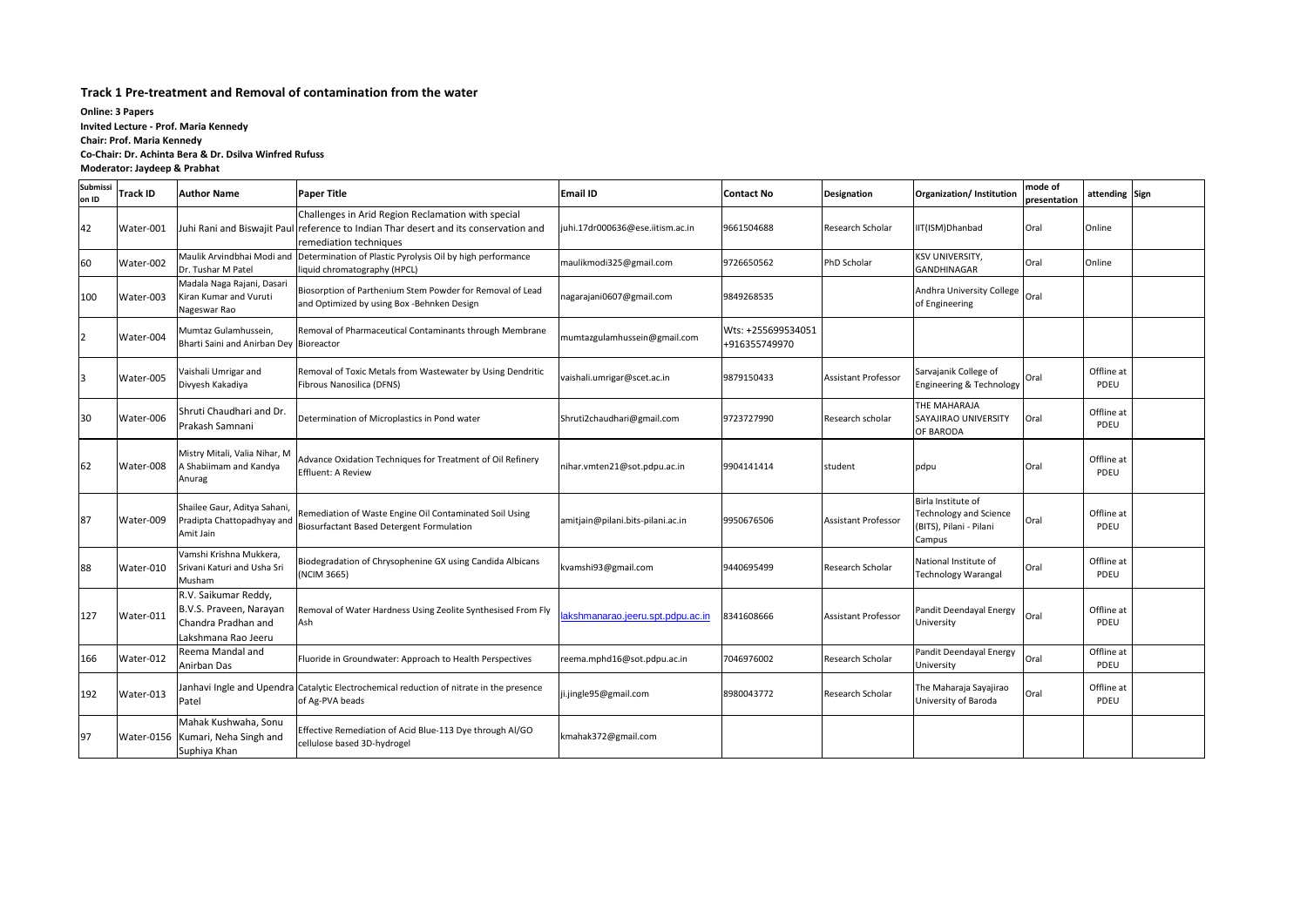| <b>Submissi</b><br>on ID | <b>Track ID</b> | <b>Author Name</b>                                                                                                                                                 | <b>Paper Title</b>                                                                                                                                                                                                                  | <b>Email ID</b>                   | <b>Contact No</b> | <b>Designation</b>         | Organization/ Institution                                                                                       | mode of<br>presentation | attending Sign     |  |
|--------------------------|-----------------|--------------------------------------------------------------------------------------------------------------------------------------------------------------------|-------------------------------------------------------------------------------------------------------------------------------------------------------------------------------------------------------------------------------------|-----------------------------------|-------------------|----------------------------|-----------------------------------------------------------------------------------------------------------------|-------------------------|--------------------|--|
| 110                      | WATER-129       | Tanvi Kothawade and<br>Shailendra Naik                                                                                                                             | Reuse of Produced Water as Injection Water                                                                                                                                                                                          | tanvikothawade@gmail.com          | 9604323121        | MTech-Student              | MIT World Peace<br>University, Pune                                                                             | Oral                    | Online             |  |
| 4                        |                 | Mohd Danish, Khursheed<br>WATER-014 B. Ansari and<br><b>Mohammad Danish</b>                                                                                        | Pore volume and surface diffusion model to characterize batch<br>adsorption of Cu (II) over chemically modified Cucurbita<br>moschata biosorbent: Simulation using gPROMS                                                           | mdanish357@gmail.com              | 7417479765        | Research Scholar           | Aligarh Muslim University                                                                                       | Oral                    | Online             |  |
| 31                       | WATER-015       | Prajakta Ramteke, Asmita<br>Jadhav, Sunit Kumar Singh,<br>Petra Ecorchard and<br>Nitin Labhasetwar                                                                 | Efficient Selenium Removal from Water using Iron-based Mixed Oxide<br>Adsorbents                                                                                                                                                    | prajaktaramteke95@gmail.com       | 9284075423        | Research Scholar           | <b>CSIR-National</b><br>Environmental Engineering Oral<br>Research Institute                                    |                         | Online             |  |
| 33                       | WATER-016       | Kirtee Dalve, Anuja<br>Patil, Foram Malde,<br>Harsh Murali, Aayush Iyer,<br>Safina Saradar, Niraj Topare,<br>Shantini Bokil,<br>Vishnu Choudhari and Anish<br>Khan | Applicability of Various Adsorbents for Removal of Dyes from<br><b>Wastewater: A Review</b>                                                                                                                                         | niraj.topare@mitwpu.edu.in        | 8983056527        | <b>Assistant Professor</b> | School of Chemical<br>Engineering, Dr.<br>Vishwanath Karad MIT<br>World Peace University,<br>Pune-411038, India | Oral                    | <b>I</b> Online    |  |
| 45                       | WATER-017       | Niraj Topare, Sunita Raut-<br>Jadhav, Shantini Bokil and<br>Anish Khan                                                                                             | Orange Peel Activated Carbon Produced from Waste Orange Peels for<br>Adsorption of Methyl Red                                                                                                                                       | niraj.topare@mitwpu.edu.in        | 8983056527        | <b>Assistant Professor</b> | School of Chemical<br>Engineering, MIT World<br>Peace University, Pune-<br>411038, India                        | Oral                    | Online             |  |
| 79                       | WATER-018       | Mugdha Bichave, Akshta<br>Kature, Shreya Koranne,<br>Rutuja Shinde, Akhila Gongle,<br>Vishnu Choudhari,<br>Niraj Topare and Shantini<br><b>Bokil</b>               | Nano-Metal Oxides-Activated Carbons for Dye Removal: A Review                                                                                                                                                                       | vishnu.choudhari@mitwpu.edu.in    | 8855872708        | <b>Associate Professor</b> | School of Pharmacy, Dr.<br>Vishwanath Karad MIT<br>World Peace University,<br>Pune-411038, India                | Oral                    | Online             |  |
| 89                       |                 | Misbah Bashir, Chander<br>WATER-019   Mohan and Ajit<br>Annachhatre                                                                                                | Adsorption and regeneration of pine bark biochar using bio-sulfide<br>precipitation of copper                                                                                                                                       | d18055@students.iitmandi.ac.in    | 9653485853        | Ph.D. Scholar              | <b>IIT Mandi</b>                                                                                                | Oral                    | Online             |  |
| 81                       | WATER-020       | Yennam Rajesh, Ganesh<br>Dabhade, Gaurav Daware and<br>Lakshmana Rao Jeeru                                                                                         | Role of Cationic Surfactants in Palladium Adsorption of Commercial Ion-<br><b>Exchange Resins Using Electroless Plating Solutions</b>                                                                                               | yennamrajesh@kkwagh.edu.in        | 7981866382        | Assistant Professor        | K.K. WAGH I.E.E AND R<br><b>NASAIK</b>                                                                          | Oral                    | Offline at<br>PDEU |  |
| 94                       | WATER-021       | B V S Praveen, G. Srinivas,<br>R.V. Saikumar Reddy<br>and Lakshmana Rao Jeeru                                                                                      | Extraction of Silica from Rice Husk Ash and Its Potential Application for<br>the Adsorption of Methylene Blue                                                                                                                       | Lakshmanarao.jeeru@spt.pdpu.ac.in | 8341608666        | <b>Assistant Professor</b> | Pandit Deendayal Energy<br>University                                                                           | Oral                    | Offline at<br>PDEU |  |
| 138                      |                 | WATER-022 Yacoub Lopez and Anurag<br>Mudgal                                                                                                                        | Ariadna Claret Carles, Cristina Social Life Cycle Impact Assessment applied to the implementation of<br>new technologies for groundwater and recycled water use as drinking<br>water in state of Gujarat, India (INDIA-H2O Project) | aclaret@leitat.org                | +34646570491      | Researcher                 | <b>LEITAT</b>                                                                                                   | Oral                    | Offline at<br>PDEU |  |
| 144                      | WATER-023       | Namrata Thakkar, Bhumi<br>Patel, Falak Patel, Karn<br>Kavathia, Trushil Patel and<br>Vishvesh Badheka                                                              | Water Reclamation Techniques - A Review                                                                                                                                                                                             | namrata.tmc18@sot.pdpu.ac.in      | 9714657073        | Student                    | Pandit Deendayal Energy<br>University                                                                           | Oral                    | Offline at<br>PDEU |  |

# **Track – 2 Pre-treatment – Adsorption**

**Online: 7 Papers Session 2 Invited Lecture - Dr. Suphiya Khan Chair: Dr. Suphiya Khan Co-Chair: Dr. Madhavan N Moderator: Milind & Piyush**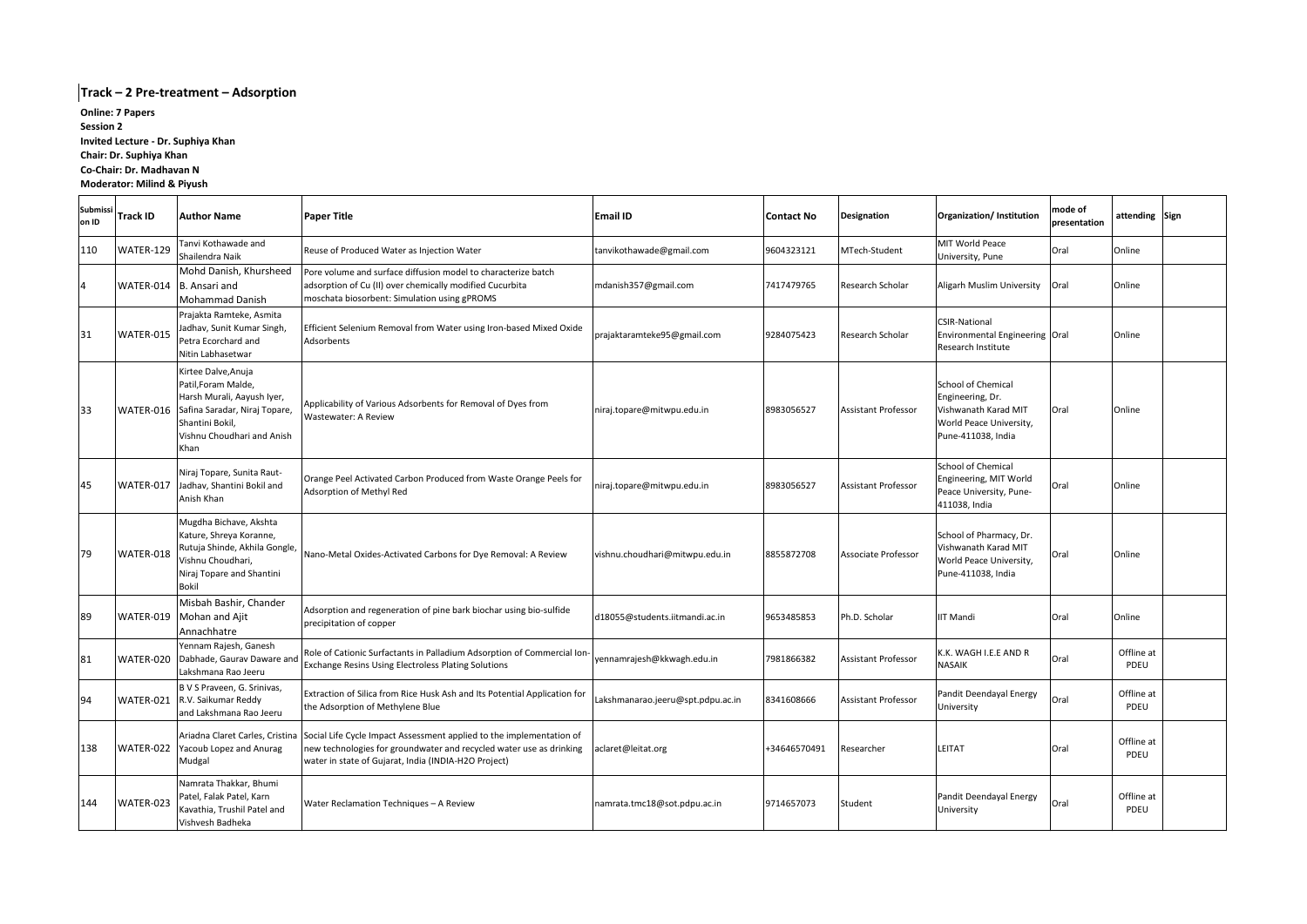| 175 |           | Gabriela Cuadrado-Quesada,  <br>WATER-024 Maitreyi Koduganti Venkata<br>and Cristina Yacoub Lopez | Rethinking groundwater in(justice): some reflections from Lodhva,<br>Gujarat                             | $g.quesada@un-ihe.org$ | +31 629592944 | Senior Lecturer | <b>IHE-Delft</b>  | Ora    | Offline at<br>PDEU |  |
|-----|-----------|---------------------------------------------------------------------------------------------------|----------------------------------------------------------------------------------------------------------|------------------------|---------------|-----------------|-------------------|--------|--------------------|--|
| 117 | WATER-025 | and Atva Kapley                                                                                   | Sampurna Nandy, Divya Kalra Designing efficient floating bed options for treatment of eutrophic<br>water | sam.nandy12@gmail.com  | 8390484344    | <b>SRF</b>      | <b>CSIR-NEERI</b> | Poster | Online             |  |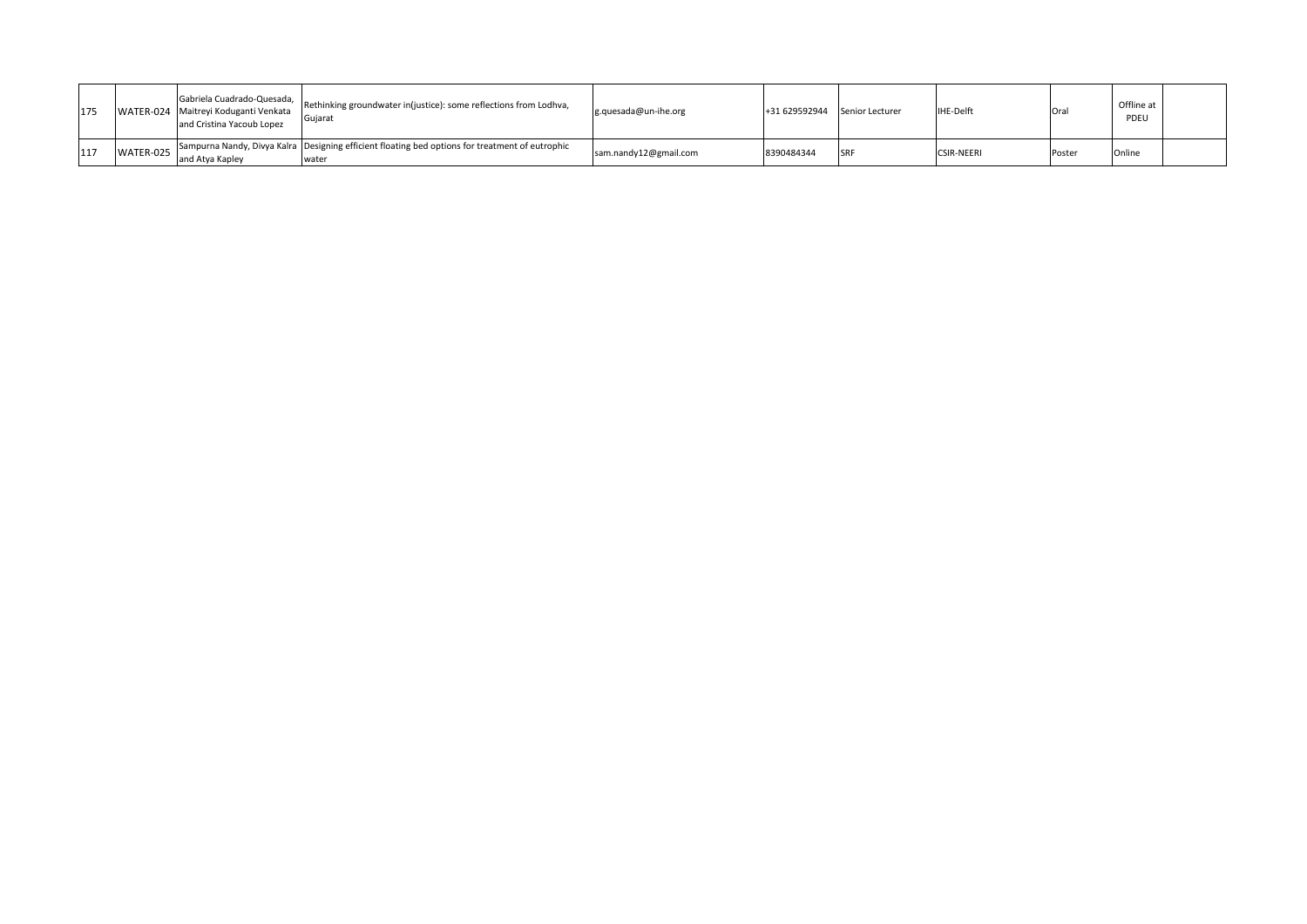#### **Track – 3 Challenges and Opportunities: Wastewater Treatment**

| n ID | <b>Submissio</b> Track ID | <b>Author Name</b>                                                                                                | <b>Paper Title</b>                                                                                                                      | <b>Email ID</b>               | <b>Contact No</b> | Designation                            | Organization/ Institution                                                      | mode of<br>presentation | attending Sign     |  |
|------|---------------------------|-------------------------------------------------------------------------------------------------------------------|-----------------------------------------------------------------------------------------------------------------------------------------|-------------------------------|-------------------|----------------------------------------|--------------------------------------------------------------------------------|-------------------------|--------------------|--|
| 53   |                           | Nikhil Chandorkar, Avinash<br>WATER-026   Lad, Dinesh Bhutada and<br>Prafulla Bansod                              | A Review on Challenges, Operating Condition, Configuration and Environmental<br>Impact of Membrane Bioreactor for Wastewater Treatment: | ns.chandorkar314@gmail.com    | 8999550518        | Post graduate student (MTech Chemical) | MIT-World Peace<br>University                                                  | Oral                    | Online             |  |
| 73   | WATER-027                 | Dinesh Bhutada, Pallavi<br>Shindikar and Jaya<br>Suryawanshi                                                      | A short review on Role of Nanomaterials in Wastewater Treatment: Potential<br>applications and inference                                | pallavi.shindikar@gmail.com   | 7798712932        | Asst. Prof.                            | Maharashtra Institute of<br>Technology                                         | Oral                    | Online             |  |
| 77   | WATER-028                 | Md Abdul Hakim, Katiuska<br>Savillano, Hendrik Ewerts,<br>Jack Van de Vossenberg and<br>Peter Van Der Steen       | Development of Microalgal-Bacterial Aerobic Granules for Ammonium Removal From<br>Wastewater in a Photo Sequencing Batch Reactor        | hakimeshm08@gmail.com         | +8801738127010    | <b>Research Student</b>                | IHE Delft Institute for<br><b>Water Education</b>                              | Oral                    | Online             |  |
| 82   |                           |                                                                                                                   | WATER-029 ya Faizel and Arya Vijayanand Fluorescence spectroscopy for real-time wastewater quality monitoring.                          | hayahfaizel@gmail.com         | 9400457340        | Student (MS(R))                        | <b>IIT Delhi</b>                                                               | Oral                    | Online             |  |
| 161  |                           |                                                                                                                   | WATER-030   Anuj Saini and Dharmendra   Strengthening the life cycle of salt bridge to improve the performance of MFC.                  | 20mce404@nith.ac.in           | 8700911789        | M. Tech Student                        | <b>NIT Hamirpur</b>                                                            | Oral                    | Online             |  |
|      |                           | Manav Patel, Anirban Dey<br>Choksi                                                                                | WATER-031   Bharti Saini and Himanshu   Coal Fly Ash Derived Adsorbent For Enhancing Waste Water Treatment                              | manav.pmtcm20@sot.pdpu.ac.in  | 9081679932        | Mtech                                  | PDEU                                                                           | Oral                    |                    |  |
| 17   | WATER-032                 | Debasis Sarkar                                                                                                    | Life-Cycle-Costing Analysis of Grey Water Recycling Systems for Commercial and<br>Residential Projects of Ahmedabad, India              | debasis.sarkar@sot.pdpu.ac.in | 9825684176        | Associate Professor                    | Pandit Deendayal Energy<br>University                                          | Oral                    | Offline at<br>PDEU |  |
| 22   | WATER-033                 | D Arivukkarasu and R<br>Sathyanathan                                                                              | Floating wetland treatment an ecological approach for the treatment of water and<br>wastewater - A Review                               | arivukkarasu1981@gmail.com    | 9894287884        | Research Scholar                       | SRM Institute of Science<br>and Technology                                     | Oral                    | Offline at<br>PDEU |  |
| 26   | WATER-034                 | Sadhan Kumar Ghosh,<br>Dineshkumar M and<br>Prasanta Kumar Dey                                                    | Water Circularity Through Decentralized Wastewater Treatment Promoting SDG-6                                                            | sadhankghosh9@gmail.com       |                   |                                        |                                                                                |                         |                    |  |
| 51   | WATER-035                 | Krishna Neeti, Reena Singh<br>and<br>Shaz Ahmad                                                                   | The role of green nanomaterials as effective adsorbents and applications in<br>wastewater treatment                                     | reena@nitp.ac.in              | 9006463991        | Assistant Professor                    | Assistant Professor/<br>National Institute of<br><b>Technology Patna</b>       | Oral                    | Offline at<br>PDEU |  |
| 54   | WATER-036                 | Brian Mwigo, Disha Suthar,<br>Mumtaz Aliraza, Manish<br>Kumar Sinha, Surendra<br>Sasikumar Jampa and Smit<br>Vala | Implementation and utilization of Zeolitic imidazolate frameworks (ZIFs) based<br>membranes in waste water treatment: A review          | disha.sch18@sot.pdpu.ac.in    | 9265607756        | <b>B-Tech student</b>                  | PDEU                                                                           | Oral                    | Offline at<br>PDEU |  |
| 76   | WATER-037                 | Anupam Mukherjee,<br>Birupakshya Mishra, Aditi<br>Mullick, Subhankar Roy<br>and<br>Siddhartha Moulik              | Study on Hydrodynamic Cavitation induced Degradation of Norfloxacin: Synergistic<br>Effects of Integrated Advanced Oxidation Processes  | subhankar.roy@sot.pdpu.ac.in  | 9892714617        | <b>Assistant Professor</b>             | Pandit Deendayal Energy<br>University                                          | Oral                    | Offline at<br>PDEU |  |
| 112  | WATER-038                 | Anuradha Awasthi, Kavita<br>Gandhi and Sadhana<br>Rayalu                                                          | Carbon nanomaterials for facilitated solar-powered wastewater treatment                                                                 | anu17awasthi@gmail.com        | 7391050007        | <b>CSIR-SENIOR RESEARCH FELLOW</b>     | <b>CSIR-NEERI NAGPUR</b>                                                       | Oral                    | Offline at<br>PDEU |  |
| 90   | WATER-125                 | Rajesh Kumar Jain,<br>Rajesh Goyal and<br>Dulal Goldar                                                            | Socio-economic impact of interlinking of rivers (ILR) using social accounting matrix<br>(SAM) based model                               | rgoyal@nicmar.ac.in           | 7015724121        | Professsor and Dean                    | National Institute of<br><b>Constuction Management</b><br>and Reseach (NICMAR) | Oral                    | Offline at<br>PDEU |  |

**Online: 5 Papers Invited Lecture - Prof. R.K. Srivastava Chair: Prof. R.K. Srivastava Co-Chair: Dr Manoj Kumar Pandey Moderator: Dharmik and Omar**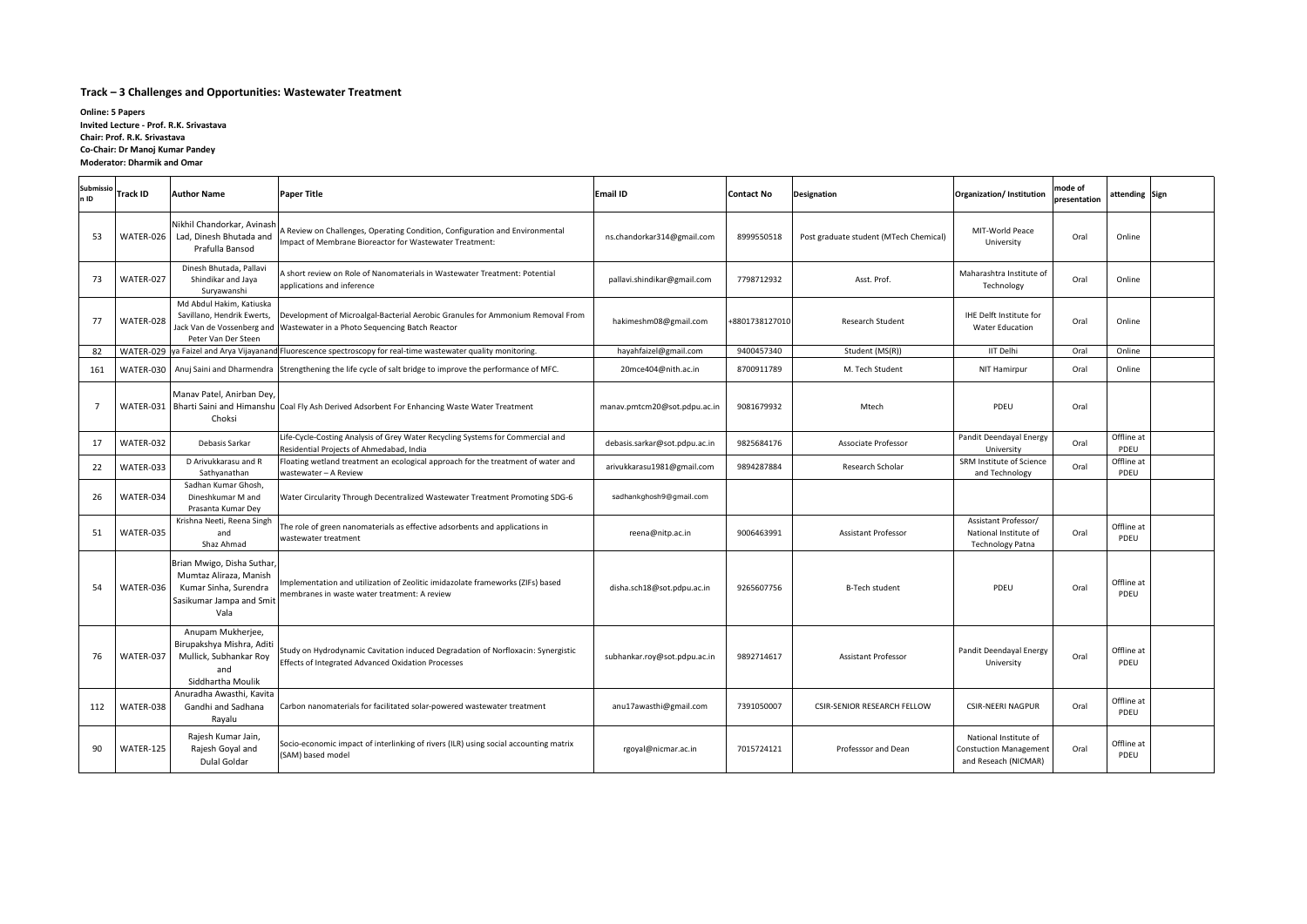# **Track – 4 Desalination technologies**

| Submissio<br>ln ID | <b>Track ID</b> | <b>Author Name</b>                                                                              | <b>Paper Title</b>                                                                                                                                   | <b>Email ID</b>                | <b>Contact No</b> | <b>Designation</b>          | Organization/ Institution                             | mode of<br>presentation | attending Sign     |  |
|--------------------|-----------------|-------------------------------------------------------------------------------------------------|------------------------------------------------------------------------------------------------------------------------------------------------------|--------------------------------|-------------------|-----------------------------|-------------------------------------------------------|-------------------------|--------------------|--|
| -59                | WATER-039       | Krunalkumar B Patel and<br>Tushar Patel                                                         | Comparative analysis of single basin stepped and conventional<br>solar desalination system                                                           | krunalpatel31185@gmail.com     | 8160341648        | PhD Scholar                 | KSV UNIVERSITY,<br>GANDHINAGAR                        | Oral                    | Online             |  |
| 67                 | WATER-040       | Nipu Kumar Das, Dr. Papu<br>Kumar Naik, Prof. Tamal<br>Banerjee and Prof. Surya<br>Sarathi Bose | Thermophysical properties for MWCNT based Phosphonium<br>Eutectic Nanofluid: An Emerging Heat Transfer Media for Solar<br><b>Desalination System</b> | tamalb@iitg.ac.in              | 9957029826        | Professor                   | <b>IIT Guwahati</b>                                   | Oral                    | Online             |  |
| 75                 |                 | Tunuguntla Arun Sri Sai<br>WATER-041 Krishna, Sumit Tiwari and<br>Rajat Saxena                  | Performance comparison between double slope passive and<br>active solar still based on energy matrices                                               | tiwsumit@hotmail.com           | 8586985510        | <b>Assistant Professor</b>  | <b>Shiv Nadar University</b>                          | Oral                    | Online             |  |
| 152                | WATER-042       | Bandana Swain and Jatin<br>Patel                                                                | Exergetic efficiency of single slope passive solar still: an<br>experimental analysis                                                                | bandana1111@gmail.com          | 9337854040        | Research Scholar            | Pandit Deendayal Energy<br>University                 | Oral                    | Online             |  |
| 174                | WATER-043       | Pravesh Chandra, Anurag<br>Mudgal and Jatin Patel                                               | Design and Modeling of Vertical Tube Evaporator in a Thermal<br>Driven Multiple Effect Distillation System                                           | praveshchandra96@gmail.com     | 9410678464        | Research Scholar            | <b>PDEU Gujarat</b>                                   | Oral                    | Online             |  |
| 184                | WATER-044       | Sumata Das, Pritam Dey and<br>Srimanta Ray                                                      | Mechanistic study on adsorption of aqueous pollutants on waste<br>biomass derived activated carbon                                                   | sumatadas37@gmail.com          | 7005454305        | Research Scholar            | National Institute of<br>Technology, Agartala         | Oral                    | Online             |  |
| 58                 | WATER-045       | Darshan Savaliya and Jatin<br>Patel                                                             | A Review on Atmospheric Air Water Generation Technologies                                                                                            | darshansavaliya333@gmail.com   | 9099453799        | P.hd student                | <b>NIRMA UNIVERSITY</b>                               | Oral                    | Offline at<br>PDEU |  |
| 71                 | WATER-046       | Niyant Thakkar, Dr. Jatin                                                                       | Solar Still Water Desalination Sustainable Energy Solutions by<br>Patel and Dr. Anurag Mudgal   Energy-Exergy-Environ Analysis                       | niyant.tphd19@sot.pdpu.ac.in   | 9898032520        | Phd Scholar                 | Pandit Deendayal Energy<br>University                 | Oral                    | Offline at<br>PDEU |  |
| 72                 |                 | Hitesh N Panchal Panchal and<br>WATER-047 Dr. Akhilesh Kumar<br>Choudhary                       | Performance analysis of Atmospheric water generator to<br>generate water from Atmosphere: A case study of Patan district                             | engineerhitesh2000@gmail.com   | 7874759079        | <b>Assistant Professsor</b> | <b>Government Engineering</b><br><b>College Patan</b> | Oral                    | Offline at<br>PDEU |  |
| 142                |                 | WATER-049   Dr. Williams Joy Koshy                                                              | Modified Route For Industrial Effluent Treatment Using<br>Adsorption And Performance Comparison Of Activated Carbon<br>And Lignite                   | drwilliamsjk@gmail.com         | 9428348672        | <b>Assistant Professor</b>  | <b>Government Engineering</b><br>College Bhuj         | Oral                    | Offline at<br>PDEU |  |
| 160                | WATER-050       | Sivakumar Pandian and Harit<br>Tarsariya                                                        | Production Water Treatment by Adsorption Produced From<br><b>Waste Casting Sand</b>                                                                  | sivakumar.p@spt.pdpu.ac.in     |                   |                             |                                                       |                         |                    |  |
| 167                | WATER-051       | Vaishali Chauhan and Dr.<br>Kalisadhan Mukherjee                                                | Fe (III) Impregnated activated alumina for cationic and anionic<br>dye adsorption in water                                                           | vaishali.cphd20@sot.pdpu.ac.in | 8320047517        | PhD Student                 | Pandit Deendayal Energy<br>University                 | Oral                    | Offline at<br>PDEU |  |
| 70                 | WATER-140       | Darshan Savaliya and Jatin<br>Patel                                                             | Comparative study of a Multi-Functional H.V.A.C. system                                                                                              | darshansavaliya333@gmail.com   | 9099453799        | Phd student                 | NIRMA UNIVERSITY                                      | Oral                    | Offline at<br>PDEU |  |
| 197                |                 | WATER-153   Karthik M and Suresh A.K                                                            | Improvement of Reverse Osmosis Performance of Polyamide Thin-<br>Film Composite Membranes using Nanoparticles                                        | mandakarthik03@gmail.com       |                   |                             |                                                       |                         |                    |  |

**Online: 6 Papers Invited Lecture - Dr. Jaichander Swaminathan Chair: Dr. Jorg Vogel Co-Chair: Dr. Jatin Patel Moderator: Tapan & Sarthak**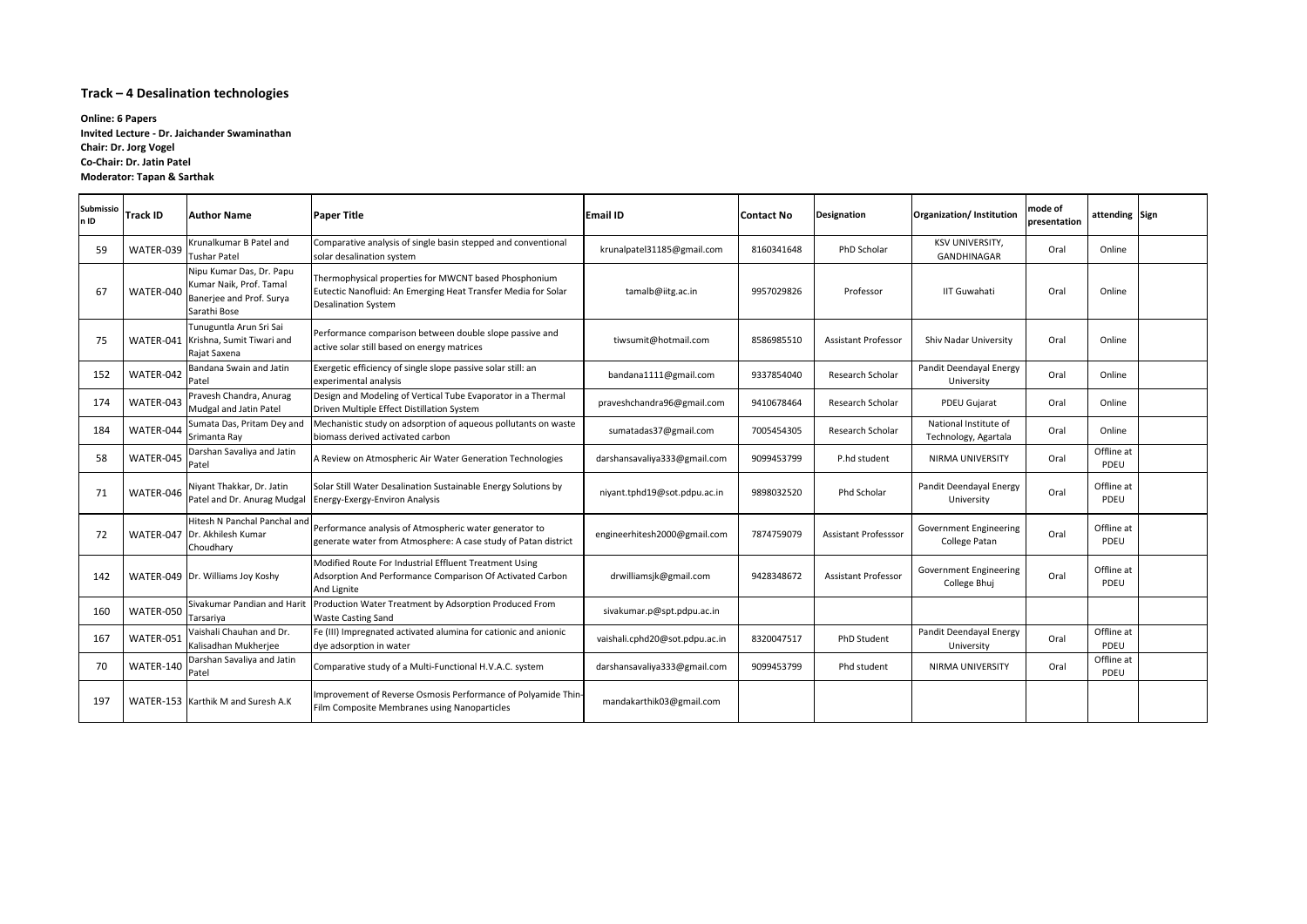# **Track – 5 Water Treatment**

| <b>Submiss</b><br>ion ID | <b>Track ID</b> | lAuthor Name                                                                                                                                                     | <b>Paper Title</b>                                                                                                                                      | <b>Email ID</b>              | <b>Contact No</b> | Designation                 | Organization/Institution                                                                        | mode of<br>presentation | attending Sign     |  |
|--------------------------|-----------------|------------------------------------------------------------------------------------------------------------------------------------------------------------------|---------------------------------------------------------------------------------------------------------------------------------------------------------|------------------------------|-------------------|-----------------------------|-------------------------------------------------------------------------------------------------|-------------------------|--------------------|--|
| 14                       | WATER-052       | Sireesha Mantena and Nageswara Rao<br>Kunjam                                                                                                                     | Feasibility study on application of soft computing methods in<br>groundwater potential mapping: A review                                                | sireeshamantena235@gmail.com | 9949636738        | Research Scholar            | College of Engineering<br>Andhra University                                                     | Oral                    | Online             |  |
| 98                       | WATER-053       | Helly Mehta, Dr. Manoj Gundalia and<br>Kartik Sharma                                                                                                             | Determination of appropriate Proportion of Mg and P addition in<br>Human Urine to get Optimum Quantity of Struvite using MAP<br>Crystallization Process | mehtahelly1991@gmail.com     | 8155856434        | Research scholar            | chhotubhai gopalbhai Patel<br>Institute of Technology                                           | Oral                    | Online             |  |
| 136                      | WATER-054       | Mukesh A Modi and Dr Narendra J<br><b>I</b> Shrimali                                                                                                             | Remedial strategies to minimize the risk on public health due to<br>high Nitrate concentrations in groundwater                                          | mamodi-ced@msubaroda.ac.in   | 7567676789        | <b>Assistant Professor</b>  | <b>Civil Engineering</b><br>Department, The MS<br>University of Baroda,                         | Oral                    | Online             |  |
| 102                      | WATER-055       | Divyarajsinh Solanki, Prabhav Vakharia,<br>Neel Suryawanshi, Parth Dabhole, Sweeti<br>Sawant, Shivam Bhise, Shantini Bokil,<br>Niraj Topare and Vishnu Choudhari | A Review on Adsorption of Dyes in Batch and Column Mode:<br><b>Effects of Operating Parameters</b>                                                      | niraj.topare@mitwpu.edu.in   | 8983056527        | <b>Assistant Professor</b>  | <b>School of Chemical</b><br>Engineering, MIT World<br>Peace University, Pune-<br>411038, India | Oral                    | Online             |  |
| 108                      |                 | A.V. Raghavendra Rao, Anjali Bibin Suja,<br>WATER-056 Sowmya Dawalapuram, Vamshi Polagoni<br>and Mosha Jeddi                                                     | Recent advances in Synthesis, Characterization and Applications<br>of Activated Carbons from Coconut shell for water purification: A<br>Review          | 19211a0804@bvrit.ac.in       | 9618487824        | Student                     | B V Raju Institute of<br>Technology                                                             | Oral                    | Online             |  |
| 123                      |                 | WATER-057 Sarika Vithalkar and Dr. Ravin Jugade                                                                                                                  | Adsorption of Brilliant Green Dye by Used-Tea-Powder:<br>Equilibrium, Kinetics and Thermodynamics Studies                                               | vithalkarsarika@gmail.com    | 9765992217        | <b>Assistant Professor</b>  | Priyadarshini College of<br>Engineering, Nagpur.                                                | Oral                    | Online             |  |
| 126                      |                 | Bandi Sumanth Kishore, Prasad Ksnv, Giri<br>WATER-058 Raja Rohith, G Romie, S Ashok and Sara<br>Harinath Goud                                                    | Biosorption of Dyes onto Cocoa Shell Powder in Batch Studies                                                                                            | rrg2710@gmail.com            | 7285968345        | Student                     | B V Raju Institute Of<br>Technology                                                             | Oral                    | Online             |  |
| 40                       | WATER-059       | Gudendra Negi, Anirbid Sircar and<br>Sivakumar Pandian                                                                                                           | Engineering the rheology and Interfacial tension behavior of<br>mixed formulation of anionic and non-ionic surfactant with added<br>nanoparticles       | negigudendra@gmail.com       | 9426802623        | <b>Adjunct Faculty</b>      | PANDIT DEENDAYAL<br><b>ENERGY UNIVERSITY</b>                                                    | Oral                    | Offline at<br>PDEU |  |
| 47                       |                 | Yogendra Singh Solanki, Soumen Maity,<br>WATER-060   Debojyoti Basuroy, Madhu Agarwal and<br>Ab Gupta                                                            | Performance analysis to find the distribution of TDS, Fluoride,<br>Alkalinity and Hardness in the groundwater of Rajasthan India-A<br>Case study        | yogendra201292@gmail.com     | 8935928802        | Manager                     | <b>Development Alternatives</b>                                                                 | Oral                    | Offline at<br>PDEU |  |
| 61                       |                 | Dhamsaniya Meet, Sojitra Dhruvin, Modi<br>WATER-061 Harshul, M. A. Shabiimam and Kandya<br>Anurag                                                                | Issues of Landfill Leachate and its Treatment Techniques: A<br>Review                                                                                   | meet.dmten21@sot.pdpu.ac.in  | 8488833465        | Environmental engineering S | Pandit Deendayal Energy<br>University                                                           | Oral                    | Offline at<br>PDEU |  |
| 64                       | WATER-062       | Borlon Daniel, Shah Meet, M. A.<br>Shabimam and Kandya Anurag                                                                                                    | Treatment of Water Using Natural Materials: A Review                                                                                                    | meet.smten21@sot.pdpu.ac.in  | 7227077479        | M.tech student              | Pdeu                                                                                            | Oral                    | Offline at<br>PDEU |  |
| 105                      | WATER-063       | Asim Fulzele, Saptarshi Dutta<br>Purkayastha, Pandurang Balwant, Divya<br>Kalra, Paras Pujari, Nitin Labhsetwar and<br>Atya Kapley                               | Hydro-geochemical approach to study Sea water intrusion at<br>Lodhva in Gujarat Coast-A case study                                                      | asimfulzele1610@gmail.com    | 8408865058        | Project Associate-I         | <b>CSIR-National</b><br><b>Environmental Engineering</b><br>Research Institute, Nagpur          | Oral                    | Offline at<br>PDEU |  |
| 165                      |                 | WATER-152 Pawan Gupta, Issac Wilson                                                                                                                              | Seawater Desalination Using Hydrate Technology                                                                                                          | pawan.gupta@spt.pdpu.ac.in   | 9690352245        | <b>ASSISTANT PROFESSOR</b>  | Pandit Deendayal Energy<br>University                                                           | Oral                    | Offline at<br>PDEU |  |

**Online: 7 Papers Invited Lecture - Dr. Guillermo Zaragoza Chair: Dr. Guillermo Zaragoza Co-Chair: Dr. Anurag Kandya Moderator: Jaydeep and Prabhat**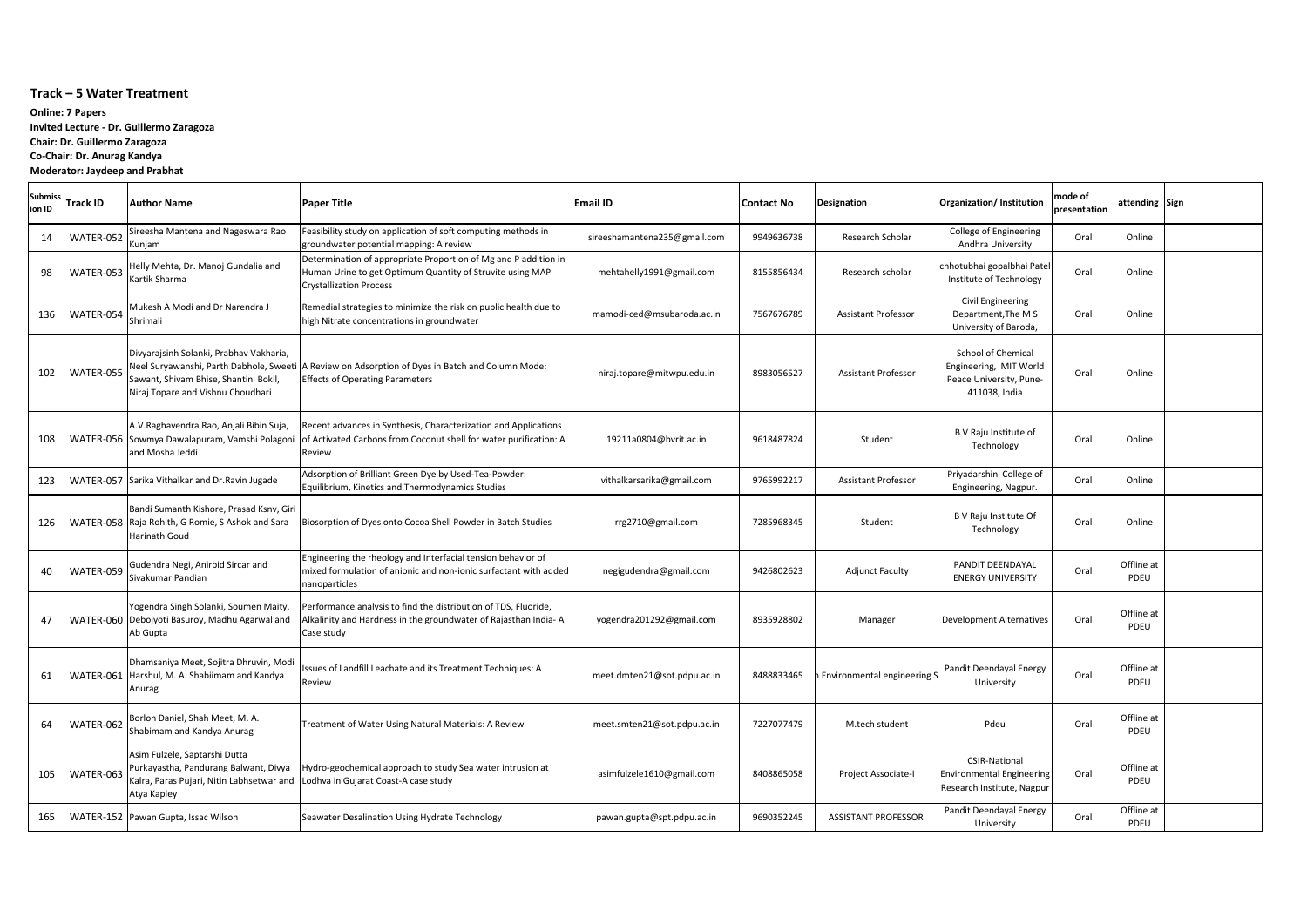# **Track – 6 Heavy metals removal**

| Submissio<br>n ID | <b>Track ID</b> | <b>Author Name</b>                                                                                                                                  | <b>Paper Title</b>                                                                                                                                     | <b>Email ID</b>                  | <b>Contact No</b> | Designation                | Organization/ Institution                                                                                       | mode of<br>presentation | attending Sign     |  |
|-------------------|-----------------|-----------------------------------------------------------------------------------------------------------------------------------------------------|--------------------------------------------------------------------------------------------------------------------------------------------------------|----------------------------------|-------------------|----------------------------|-----------------------------------------------------------------------------------------------------------------|-------------------------|--------------------|--|
| 99                | WATER-064       | Aditya Kumar Jha and<br>Sukalyan Chakraborty                                                                                                        | UV Assisted Photocatalytic Degradation of Tetracycline and<br>Ciprofloxacin Antibiotics using Biosynthesized nZVI from Shorea<br>robusta leaf extract. | ajha4783@gmail.com               | 7992243147        | PhD Scholar                | Birla Institute of<br>Technology, Mesra, Ranchi                                                                 | Oral                    | Online             |  |
| 15                |                 | WATER-065 Jahanvi and Jaigopal Sharma                                                                                                               | Encapsulation of bacterial cells in hydrogel to degrade<br>microplastics                                                                               | yadavjahanvi28@gmail.com         | 9210694455        | Student                    | Delhi Technological<br>University                                                                               | Oral                    | Online             |  |
| 179               | WATER-067       | Mohammad Baquir and<br>Nadeem Khalil                                                                                                                | Constructed Wetlands for Heavy Metals Removal: A review                                                                                                | baquir.alig@gmail.com            | +91-92369-51780   | Reasearch Scholar          | Aligarh Muslim University tendee/ Co-Auth                                                                       |                         | Online             |  |
| 49                |                 | Surendra Sasikumar Jampa,<br>WATER-068   Manish Kumar Sinha, Smit<br>Vala and Shivam K.                                                             | Removal of Heavy metals and Dyes from its aqueous solution<br>utilizing Metal Organic Frameworks (MOFs): Review                                        | shivam.kch18@sot.pdpu.ac.in      | 9662287932        | Student                    | Pandit Deendayal Energy<br>University                                                                           | Oral                    | Offline at<br>PDEU |  |
| 93                |                 | Ganesh Dabhade, Gaurav<br>WATER-069   Daware, Yennam Rajesh and<br>Lakshmana Rao Jeeru                                                              | Ecofriendly Synthesis of Pure and Modified CuMnO3: It's<br>Application as Gas Sensor                                                                   | gbdaware@kkwagh.edu.in           | 9860475620        | <b>Assistant Professor</b> | K. K. Wagh Institute of<br><b>Engineering Education and</b><br>Research Nashik                                  | Oral                    | Offline at<br>PDEU |  |
| 104               | WATER-070       | Dr. Bibhabasu Mohanty and<br>Dr. Anirban Das                                                                                                        | Accumulation of heavy metals in crops irrigated with wastewater<br>in various parts of India: A review                                                 | bibhabasu.mohanty@gmail.com      |                   |                            |                                                                                                                 |                         |                    |  |
| 107               |                 | Nandini Mukherjee,<br>WATER-071 Nikunjkumar Vagadiya and<br>Mohil Odedara                                                                           | Small molecule-based optical chemosensors for detection of heavy<br>metal ions in water                                                                | nandini.mukherjee@sot.pdpu.ac.in | 8762218623        | <b>Assistant Professor</b> | Pandit Deendayal Energy<br>University                                                                           | Oral                    | Offline at<br>PDEU |  |
| 113               | WATER-072       | Darshitsinh Parmar, Rohit                                                                                                                           | Laser induced breakdown spectroscopy: A robust technique for<br>Srivastava and Prahlad Baruah the detection of trace metals in water                   | prahlad.baruah@sot.pdpu.ac.in    | 8474859759        | Assistant Professor        | Pandit Deendayal Energy<br>University                                                                           | Oral                    | Offline at<br>PDEU |  |
| 116               | WATER-073       | Marelli Dhanush and M. Sai<br>Siddhardh                                                                                                             | Removal of lead from water using transition-metal complex                                                                                              | dhanushmarelli763@gmail.com      | 9573132121        | student                    | <b>B V RAJU INSTITUTE OF</b><br><b>TECHNOLOGY</b>                                                               | Oral                    | Offline at<br>PDEU |  |
| 143               | WATER-074       | Shubham Sharma, Sadaf<br>Ashraf, Gunjan Som, Soumen<br>Maity and Yogendra Singh<br>Solanki                                                          | Arsenic occurrences, health impacts and arsenic removal<br>technologies for drinking water: A Comprehensive Review                                     | gsom@devalt.org                  | 8505911807        | Fellow                     | <b>Development Alternatives</b>                                                                                 | Oral                    | Offline at<br>PDEU |  |
| 145               | WATER-075       | Dipto Deb and Sumedha<br>Chakma                                                                                                                     | Experimental Investigation on Colloid-Facilitated Chromium<br>Transport in Variably Saturated Soil                                                     | Dipto.Deb@civil.iitd.ac.in       | 8448555913        | Research Scholar           | Indian Institute of<br><b>Technology Delhi</b>                                                                  | Oral                    | Offline at<br>PDEU |  |
| 176               | WATER-076       | Abhishek Kagalkar, Bhavi<br>Panchal, Ashish Chaudhari,<br>Yash Thakrar, Yash Thakare,<br>Sujay Kore, Dr. Swapnil<br>Dharaskar and Dr. Manan<br>Shah | Removal of Heavy Metal Ions from Wastewater using Graphene-<br>Oxide and its Composites                                                                | abhishek.kphd@gmail.com          |                   |                            |                                                                                                                 |                         |                    |  |
| 32                | WATER-066       | Vinayak Wadgaonkar and<br>Niraj Topare                                                                                                              | A Review on Application of Low-Cost Adsorbents for Heavy Metals<br>Removal from Wastewater                                                             | niraj.topare@mitwpu.edu.in       | 8983056527        | <b>Assistant Professor</b> | School of Chemical<br>Engineering, Dr.<br>Vishwanath Karad MIT<br>World Peace University,<br>Pune-411038, India | Oral                    | Online             |  |

**Online: 4 Papers Invited Lecture - Prof Dinesh Kumar Chair: Prof Dinesh Kumar Co-Chair: Dr. Surendra Sasikumar Jampa Moderator: Milind and Piyush**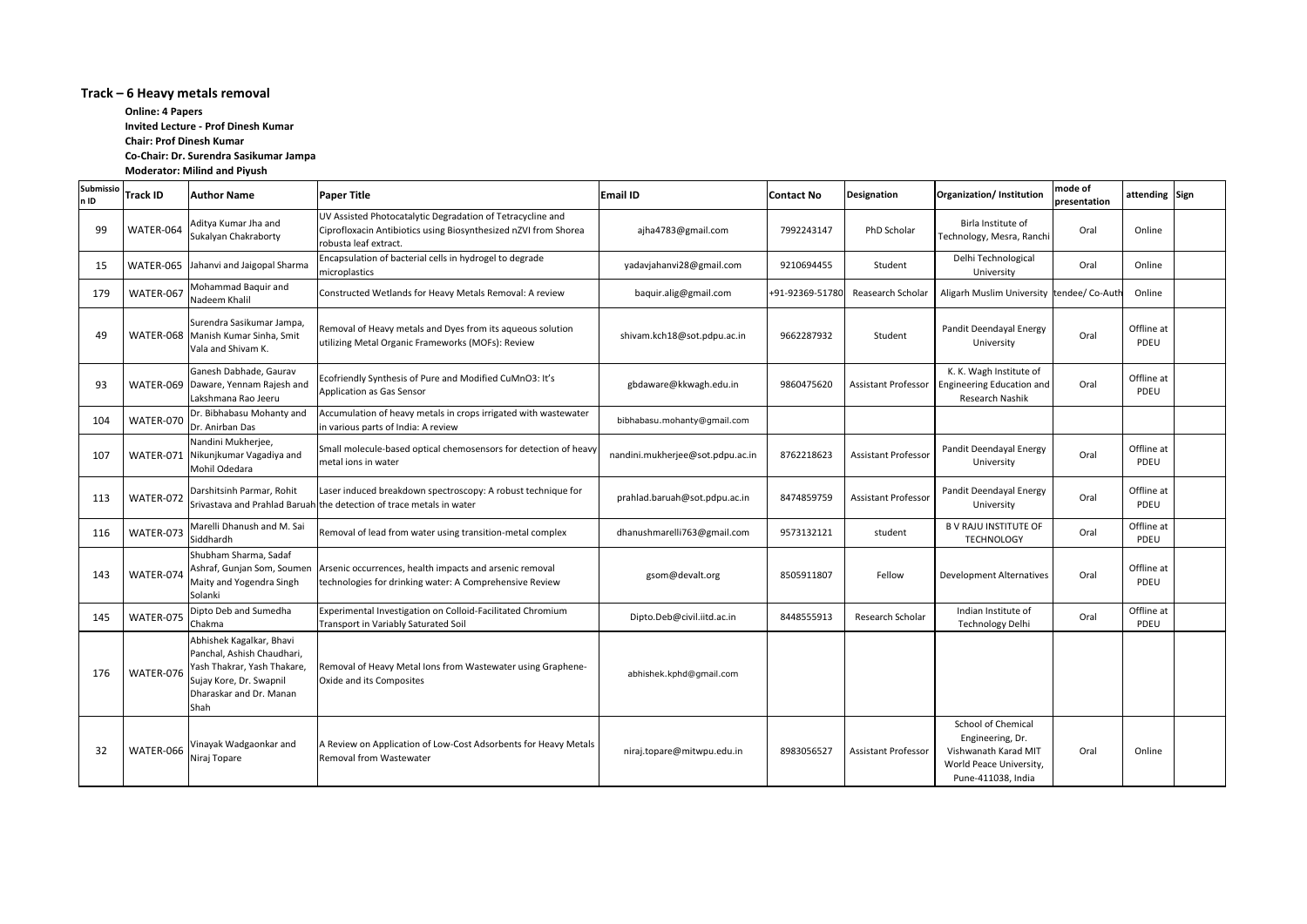# **Track – 7 Industrial Wastewater treatment**

| Submissio<br>n ID | Track ID  | <b>Author Name</b>                                                                              | <b>Paper Title</b>                                                                                                                                                                                | Email ID                         | <b>Contact No</b> | Designation                | Organization/Institution                                                                                  | mode of<br>presentation | attending Sign     |  |
|-------------------|-----------|-------------------------------------------------------------------------------------------------|---------------------------------------------------------------------------------------------------------------------------------------------------------------------------------------------------|----------------------------------|-------------------|----------------------------|-----------------------------------------------------------------------------------------------------------|-------------------------|--------------------|--|
| 69                | WATER-078 | Satchidanand Satpute and<br>Rushikesh Chimkar                                                   | Application of Mechanically sand reclaimed fines as an adsorbent<br>for textile waste treatment                                                                                                   | satchidanand.satpute@vit.edu     | 7057107330        | assistant Professor        | Vishwakarma Instiute of Technology,<br>Pune                                                               | Oral                    | Online             |  |
| 78                |           | Jayalakshmi R,<br>WATER-079 Soundaranayaki K, and<br>Subhash Kannan M                           | Removal of methylene blue dye from textile wastewater using<br>vertical flow constructed wetland                                                                                                  | soundariya31@gmail.com           | 9442903997        | <b>Assistant Professor</b> | Centre for Environmental Studies,<br>Anna University, Chennai                                             | Oral                    | Online             |  |
| 101               | WATER-080 | Satishkumar K. Movaliya and<br>Sanjay S. Patel                                                  | Synthesis of spinel LaFe2O4 catalyst for degradation of<br>Rhodamine-B by using photocatalytic wastewater treatment                                                                               | satishmovaliya@gmail.com         | 9409632035        | Research scholar           | Nirma University, Ahmedabad                                                                               | Oral                    | Online             |  |
| 114               | WATER-081 | Amitap Khandelwal, Akshat<br>Mangal, Jaichander<br>Swaminathan, Piet Lens and<br>Chinmay Ghoroi | Bioremediation of Textile Waste Water Using a Photosynthetic<br>Microbial Fuel Cell with Simultaneous Energy Production                                                                           | amitap.khandelwal@nuigalway.ie   | +918503916194     | Postdoctoral Fellow        | <b>IIT Gandhinagar</b>                                                                                    | Oral                    | Online             |  |
| 147               | WATER-082 | Israel Hailu and Dr. Reshma<br>Patel                                                            | Comparison of Photo Fenton and H2O2/UV Advance Oxidation<br>Process in treating textile Wastewater for Reduction of COD and<br>Color: A Review paper                                              | jmtdjmtd01@gmail.com             | 8155833298        | Vallabh Vidyanagar, Gujar  | Birla Vishvakarma Mahavidyalaya                                                                           | Oral                    | Online             |  |
| 153               | WATER-083 | Rahul Das, Sajal Rudra Paul<br>and Animesh Debnath                                              | equential coagulation) nocculation and sonolytic oxidation using<br>persulfate and hydrogen peroxide for real rubber processing<br>industry wastewater treatment: Kinetic modelling and treatment | rudrapaul.sajal5@gmail.com       | 8014086986        | Research Scholar           | National Institute of Technology<br>Agartala                                                              | Oral                    | Online             |  |
| 63                | WATER-084 | Christian Dipti, Gaekwad<br>A Shabiimam and Kandya<br>Anurag                                    | Aakanksharaje, Dani Hetvi, M Recent Techniques of Textile Industrial Wastewater Treatment: A<br>Review                                                                                            | dipti.cmten21@sot.pdpu.ac.in     | 8511107574        | M.Tech Student             | Pandit Deendayal Energy University                                                                        | Oral                    | Offline at<br>PDEU |  |
| 92                |           | Ganesh Dabhade, Gaurav<br>WATER-085   Daware, Yennam Rajesh and<br>Lakshmana Rao Jeeru          | An Efficient Removal of Indigo Carmine Dye (IC) From Aqueous<br>Medium Using Environmental Friendly Synthesized ZnAl2O4                                                                           | gbdabhade81@gmail.com            | 9860475620        | <b>Assistant Professor</b> | K. K. Wagh Institute of Engineering<br><b>Education and Research Nashik</b>                               | Oral                    | Offline at<br>PDEU |  |
| 103               |           | Chaina Ram, Dr Anirudh<br>WATER-086 Kulkarni and Dr Surendra<br>Singh Kachhwaha                 | Application of Hydrodynamic Cavitation Devices in Industrial<br>Wastewater Treatment: A brief review                                                                                              | chaina.rphd21@sot.pdpu.ac.in     | 8144999653        | PhD Research Scholar       | PDEU GANDHINAGAR                                                                                          | Oral                    | Offline at<br>PDEU |  |
| 125               | WATER-087 | Dr. Ravi Tejasvi and Setu<br>Visavadia                                                          | -C3N4@charred wood-sawdust as buoyant biodegradable<br>photocatalysts for enhanced photocatalytic oxidation of organic<br>wastewater pollutants                                                   | setu.vmtch20@sot.pdpu.ac.in      | 9979845140        | M.Tech Student             | Pamdit Deendayal Energy University                                                                        | Oral                    | Offline at<br>PDEU |  |
| 133               |           | WATER-088   Dr. Ravi Tejasvi                                                                    | Plastic circuit boards from computer e-waste as the cost-effective<br>and flexible electrodes in electrolytic wastewater treatment                                                                | ravi.tejasvi@sot.pdpu.ac.in      | 9971756373        | <b>Assistant Professor</b> | Pandit Deendayal Energy University                                                                        | Oral                    | Offline at<br>PDEU |  |
| 198               | WATER-154 | Harsh Patni and<br>Balasubramanian Ragunathan Waste Water                                       | A Comprehensive Review on Recycling and Reusage of Oil-field                                                                                                                                      | balasubramanian@spt.pdpu.ac.in   | 9687576621        | <b>Assistant Professor</b> | Pandit Deendayal Energy University                                                                        | Oral                    | Offline at<br>PDEU |  |
| 44                |           | Niraj Topare, Shantini Bokil,<br>WATER-077 Satish Khedkar and Anish<br>Khan                     | Niobium Pentaoxide (Nb2O5) as an Efficient Photocatalyst for<br>Photocatalytic Degradation of Rhodamine-B                                                                                         | niraj.topare@mitwpu.edu.in       | 8983056527        | <b>Assistant Professor</b> | School of Chemical Engineering, Dr.<br>Vishwanath Karad MIT World Peace<br>University, Pune-411038, India | Oral                    | Online             |  |
| 35                | Water-007 | Vinayak Wadgaonkar and<br>Niraj Topare                                                          | Removal of Cu (II) from Aqueous Solutions in Fixed-Bed<br>Column Using Red Gram Husk Powder                                                                                                       | vinayak.wadgaonkar@mitwpu.edu.in | 9011096478        | <b>Assistant Professor</b> | Dr. Vishwanath Karad MIT World<br>Peace University, Kothrud, Pune                                         | Oral                    | Offline at<br>PDEU |  |

**Online: 7 Papers Invited Lecture - Dr. Xialei You Chair: Dr. Xialei You Co-Chair: Dr. Lakshmana Rao Jeeru Moderator: Dharmik and Omar**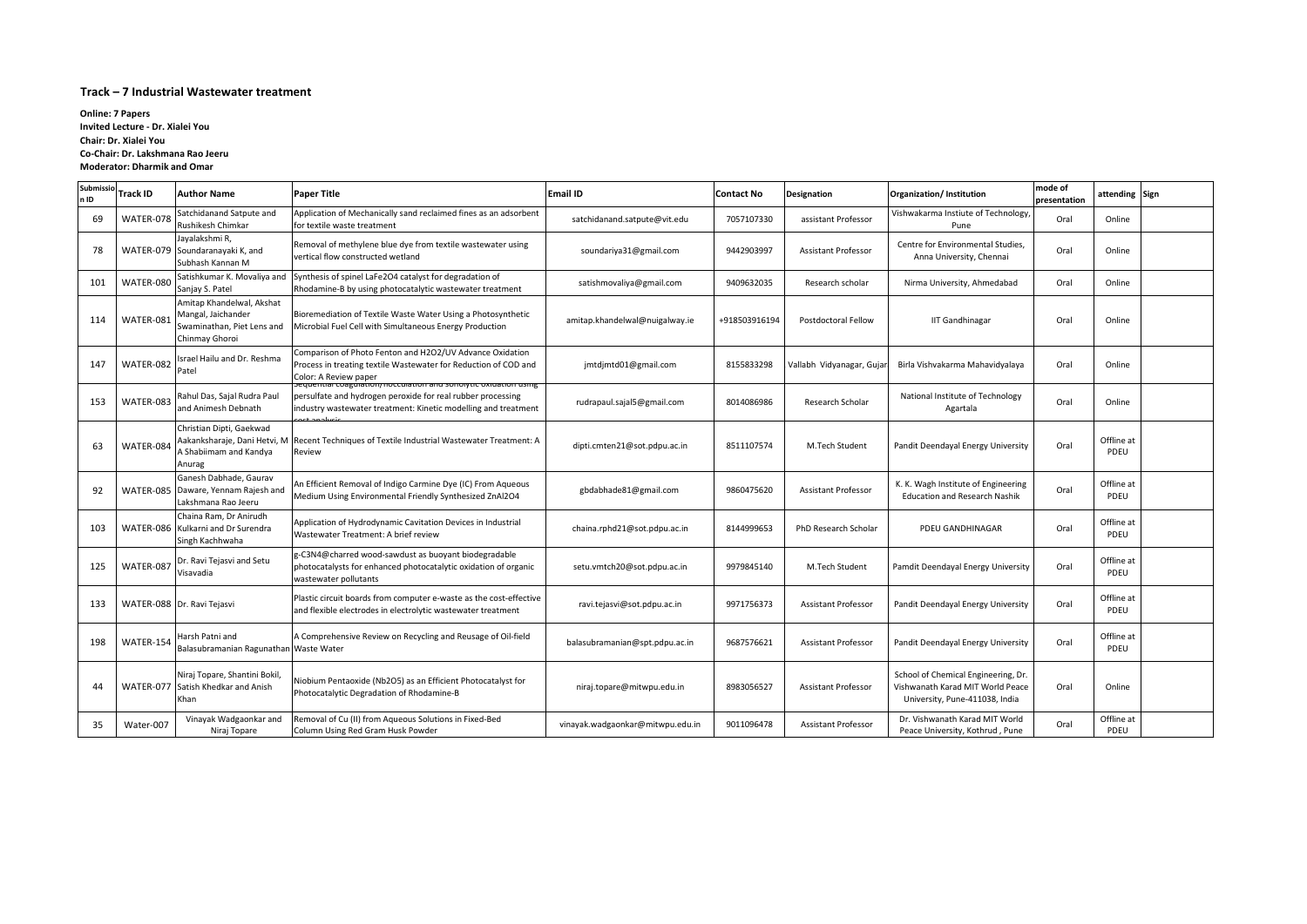# **Track – 8 Membrane Technology**

| Submissio<br>n ID | <b>Track ID</b> | <b>Author Name</b>                                                                                                                                            | <b>Paper Title</b>                                                                                                   | <b>Email ID</b>                     | <b>Contact No</b> | <b>Designation</b>                         | Organization/ Institution                      | mode of<br>presentation | attending Sign     |
|-------------------|-----------------|---------------------------------------------------------------------------------------------------------------------------------------------------------------|----------------------------------------------------------------------------------------------------------------------|-------------------------------------|-------------------|--------------------------------------------|------------------------------------------------|-------------------------|--------------------|
| 36                |                 | Smit Vala, Surendra<br>WATER-089 Sasikumar Jampa and Manisl<br>Kumar Sinha                                                                                    | Ultrafiltration study of polysulfone (PSF) membrane modified with<br>branched polyethyleneimine (PEI).               | smit.vmtch20@sot.pdpu.ac.in         | 9898231159        | M-tech student                             | Pandit Deendayal Energy University             | Oral                    | Online             |
| 109               | WATER-090       | Dixita Prajapati and Prof.<br>Chivukula Murthy                                                                                                                | Salt rejection study of reduced graphene oxide-polysulfone mixed<br>Imatrix membrane                                 | dixita.p-appchemphd@msubaroda.ac.in | 8849772907        | Ph.D Student                               | The M. S. University of Baroda. Vadodara       | Oral                    | Online             |
| 122               | WATER-091       | Priyanka Mistry and<br>Chivukula Narayan Murthy                                                                                                               | Surface Modification of Polysulfone/Azide-functionalized MWCNT<br>Mixed Matrix Membrane using Click Reaction         | pm35315@gmail.com                   | 9601921252        | Research Schloar                           | The M.S.University of Baroda                   | Oral                    | Online             |
| 129               | WATER-092       | Ajay V Gawali, Sapna A<br>Gawali, Dr. Manish Kumar<br>Sinha and Surendra Sasi<br>Kumar Jampa                                                                  | Study on water and gas permeation characteristics with ZIF-8<br>mixed matrix membranes                               | ajay.gphd19@sot.pdpu.ac.in          | 8983202927        | PhD student                                | Pandit Deendayal Energy University             | Oral                    | Online             |
| 130               | WATER-093       | Dr. Km Nikita, Mr. V.K. Aswal<br>and Prof. C.N. Murthy                                                                                                        | Modification of functionalized MWCNT incorporated polyether<br>sulfone mixed matrix membranes using click chemistry  | kmnikita1992@gmail.com              | 8780817250        | ssistant Professor(Contractual             | The Maharaja Sayajirao University of<br>Baroda | Oral                    | Online             |
| -8                | WATER-094       | Hiralkumar Morker, Bharti<br>Saini and Anirban Dey                                                                                                            | Role of Membrane Technology in Food Industry Effluent<br>Treatment                                                   | hiral.mmtch20@sot.pdpu.ac.in        | 9913352437        | Student                                    | Pandit Deendayal Energy University             | Oral                    | Offline at<br>PDEU |
| 15                | WATER-095       | Surendra Sasikumar Jampa,<br>Manish Kumar Sinha, Ashish<br>Prabhudas Unnarkat, Sapna<br>Ajay Gawali, Smit Vala,<br>Nagarjuna Reddy Paluvai and<br>Ajay Gawali | <b>IStructured Nano Materials Derived From MOF</b>                                                                   | sapna.dphd20@sot.pdpu.ac.in         | 8793439813        | PhD student                                | PDEU                                           | Oral                    | Offline at<br>PDEU |
| 39                |                 | Pratik Saha, Manish Kumar<br>WATER-096 Sinha and Surendra<br>Sasikumar Jampa                                                                                  | <b>Hybrid Membrane Process for water treatment</b>                                                                   | Pratik.sch18@sot.pdpu.ac.in         | 8087468450        | student                                    | pandit deendayal energy university             | Oral                    | Offline at<br>PDEU |
| 57                | WATER-097       | D. Dsilva Winfred Rufuss,<br>Yawen Wu and P. A. Davies                                                                                                        | Effects of feed and draw solutions temperature on the<br>performance of Aquaporin HFFO.6 membrane in forward osmosis | dsilva.kongu@gmail.com              | 9597343374        | Newton International Fellow                | University of Birmingham, UK                   | Oral                    | Offline at<br>PDEU |
| 120               |                 | Rubén Rodríguez-Alegre, Abel<br>Lara, Xialei You, Natalia Rey-<br>WATER-098 Martínez, Montserrat Pérez-<br>Moya and Julia García-<br>Montaño                  | Assessment of ultrafiltration membranes for domestic food waste<br>and blackwater treatment with AnMBR               | rrodriguez@leitat.org               |                   | +34658295466 R&D Researcher/ PhD candidate | Leitat Technological Center                    | Oral                    | Offline at<br>PDEU |
| 146               | WATER-099       | Anwesha Mohanty,<br>Hrishikesh Saikia, Nitya<br>Tailwani, Tushar Patil and<br>Swapnil Dharaskar                                                               | <b>ENERGY EFFICIENT CO2 SEPERATION USING NANOPARTICLES</b><br>SUPPORTED MEMBRANE: A REVIEW                           | anwesha.mch16@sot.pdpu.ac.in        |                   |                                            |                                                |                         |                    |
| 141               | WATER-100       | Philip Davies, Ebrahim<br>Hosseinipour, Somayeh<br>Karimi, Anurag Mudgal and<br><b>Dhaval Patel</b>                                                           | Practical brackish water desalination with 94% recovery and<br>specific energy consumption below 0.6 kWh/m3          | p.a.davies@bham.ac.uk               |                   |                                            |                                                |                         |                    |

**Online: 5 Papers Invited Lecture - Prof. Philip Davies Chair: Prof. Philip Davies Co-Chair: Dr. Manish Kumar Sinha Moderator: Tapan & Sarthak**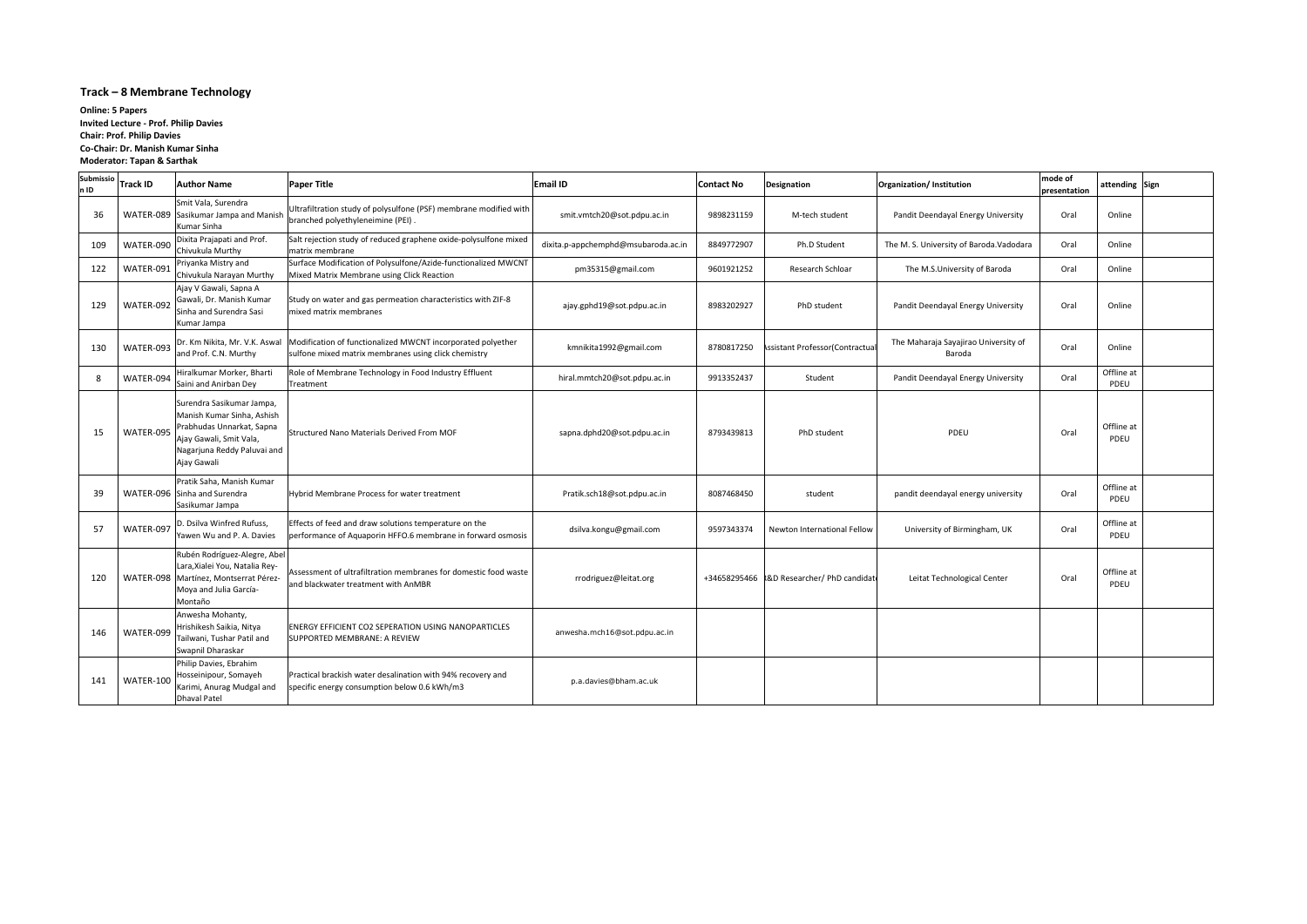# **Track – 9 Modelling and Optimisation**

| <b>Submissi</b><br>on ID | <b>Track ID</b> | lAuthor Name                                                                                    | <b>Paper Title</b>                                                                                                                       | <b>Email ID</b>                | <b>Contact No</b>        | <b>Designation</b>         | Organization/Institution                                                                                   | lmode of<br>presentation | attending       | Sign |
|--------------------------|-----------------|-------------------------------------------------------------------------------------------------|------------------------------------------------------------------------------------------------------------------------------------------|--------------------------------|--------------------------|----------------------------|------------------------------------------------------------------------------------------------------------|--------------------------|-----------------|------|
| 11                       | WATER-101       | Padma Parija, Sudarsan J.S<br>and Suribabu C.R                                                  | Usage Of Flap Gate For Optimisation Of Discharge: A<br>Sustainable Water Management Approach                                             | parija345@gmail.com            | 8596914940               | Student                    | <b>NICMAR</b>                                                                                              | Oral                     | Online          |      |
| 52                       | WATER-102       | Siraj Bhatkar, Lalitkumar<br>Kshirsagar, Niraj Topare,<br>Vinayak Wadgaonkar and<br>Yash Chavan | Dose Optimization of Oil Field Produced Water and Advanced<br>Water Treatment for Heavy Viscous oil                                      | siraj.bhatkar@mitwpu.edu.in    | 9767180271               | <b>Assistant Professor</b> | School of Petroleum Engineering, Dr.<br>Vishwanath Karad MIT World Peace<br>University, Pune-411038, India | Oral                     | Online          |      |
| 140                      | WATER-103       | Siraj Bhatkar, Nishank Badhe<br>and Avishkar Adhatrao                                           | Optimizing produced water quality for enhancing oil recovery                                                                             | siraj.bhatkar@mitwpu.edu.in    | 9767180271               | <b>Assistant Professor</b> | School of Petroleum Engineering, Dr.<br>Vishwanath Karad MIT World Peace<br>University, Pune-411038, India | Oral                     | Online          |      |
| 180                      | WATER-104       | Jerripotu Gopala Rao,<br>Gunwant Sharma and Sudhir<br>Kumar                                     | Optimal Operation of the KLRao Sagar Pulichintala Reservoir<br>using Genetic Algorithm under RCP4.5 Climate Change Scenario              | 2016rce9030@mnit.ac.in         | +918385051644            | Ph.D. Research Schola      | Malaviya National Institute of Technology<br>Jaipur                                                        | Oral                     | Online          |      |
| 183                      | WATER-105       | Vishal Dhakane, Dharmik<br>Gohil, Manish Kumar and<br>Paawan Sharma                             | Modelling and simulation of Bubble column Integration with<br><b>HEIR Technology for Water Purification</b>                              | 2021rch2003@iitjammu.ac.in     | 8899166712<br>9096879510 | P.hd Student               | Indian Institute of Technology, Jammu                                                                      | Oral                     | Online          |      |
| 132                      | WATER-106       | Harsha Sahu, Soumyadeep<br>Dutta, Tilottama Chakraborty<br>and Mrinmoy Majumder                 | Feature Selection for Decision Making in Water Treatment<br>Plant: A Modified AHP Approach                                               | harshasahu898@gmail.com        | 7354242809               | M.Tech Student             | National Institute of Technology Agartala                                                                  | Oral                     | Online          |      |
| 5                        | WATER-107       | Chintavi Patel, Abhilash Nair<br>and Abhipsa Makwana                                            | Electrooxidation of leachate: Understanding effect of cathode<br>material and process optimization using Response Surface<br>Methodology | abhipsamakwana78@gmail.com     | 9925229365               | Asst. Professor            | The Maharaja Sayajirao University of Baroda                                                                | Oral                     | Offline at PDEU |      |
| 10                       | WATER-108       | Reshma Malan and<br>Narendrasinh Desai                                                          | Contaminate transportation modeling with time dependent<br>dispersion                                                                    | rrmalan@gecv.ac.in             | 9727979745               | <b>Assistant Professor</b> | Government Engineering College, Valsad                                                                     | Oral                     | Online          |      |
| 18                       | WATER-109       | ligar Modi and Vivek Patel                                                                      | Thermo-Ecological Optimization of Shell and Tube Heat<br>Exchanger                                                                       | Jigarpmodi211172@gmail.com     | 6354728901               | Student                    | Pandit Deendayal Energy University                                                                         | Oral                     | Offline at PDEU |      |
| 28                       | WATER-110       | Trushil Patel and Dr. Vivek<br>Patel                                                            | Multi-objective optimization of offset Plate-Fin Heat Exchanger                                                                          | trushil.pmc18@sot.pdpu.ac.in   |                          |                            |                                                                                                            |                          |                 |      |
| 38                       | WATER-111       | Harshil Pancholi and Vivek<br>Patel                                                             | Optimization of Cooling System                                                                                                           | harshil.pmc18@sot.pdpu.ac.in   |                          |                            |                                                                                                            |                          |                 |      |
| 134                      | WATER-112       | Praharsh Patel, D.M. Pandya<br>and Manan Shah                                                   | A Review on Various Mathematical Techniques for<br>Groundwater Quality Analysis and Assessment                                           | praharsh.pphd21@sot.pdpu.ac.in | 7359395155               | h.D. Research Schola       | Pandit Deendayal Energy University                                                                         | Oral                     | Offline at PDEU |      |
| 162                      | WATER-113       | Parthiv Pal, Anurag Mudgal<br>and Manish Kumar                                                  | Design and Analysis of Heat Exchanger for Safety of Tubes by<br>Radiated Water                                                           | parthivpal17@gmail.com         | 9998601685               | MTech. Nuclear Studen      | PDEU                                                                                                       | Oral                     | Offline at PDEU |      |

**Online: 6 Papers Invited Lecture - Rubén Rodríguez-Alegre Chair: Ruben Rodriguez-Alegre Co-Chair: Dr. Vivek K. Patel Moderator: Jaydeep & Prabhat**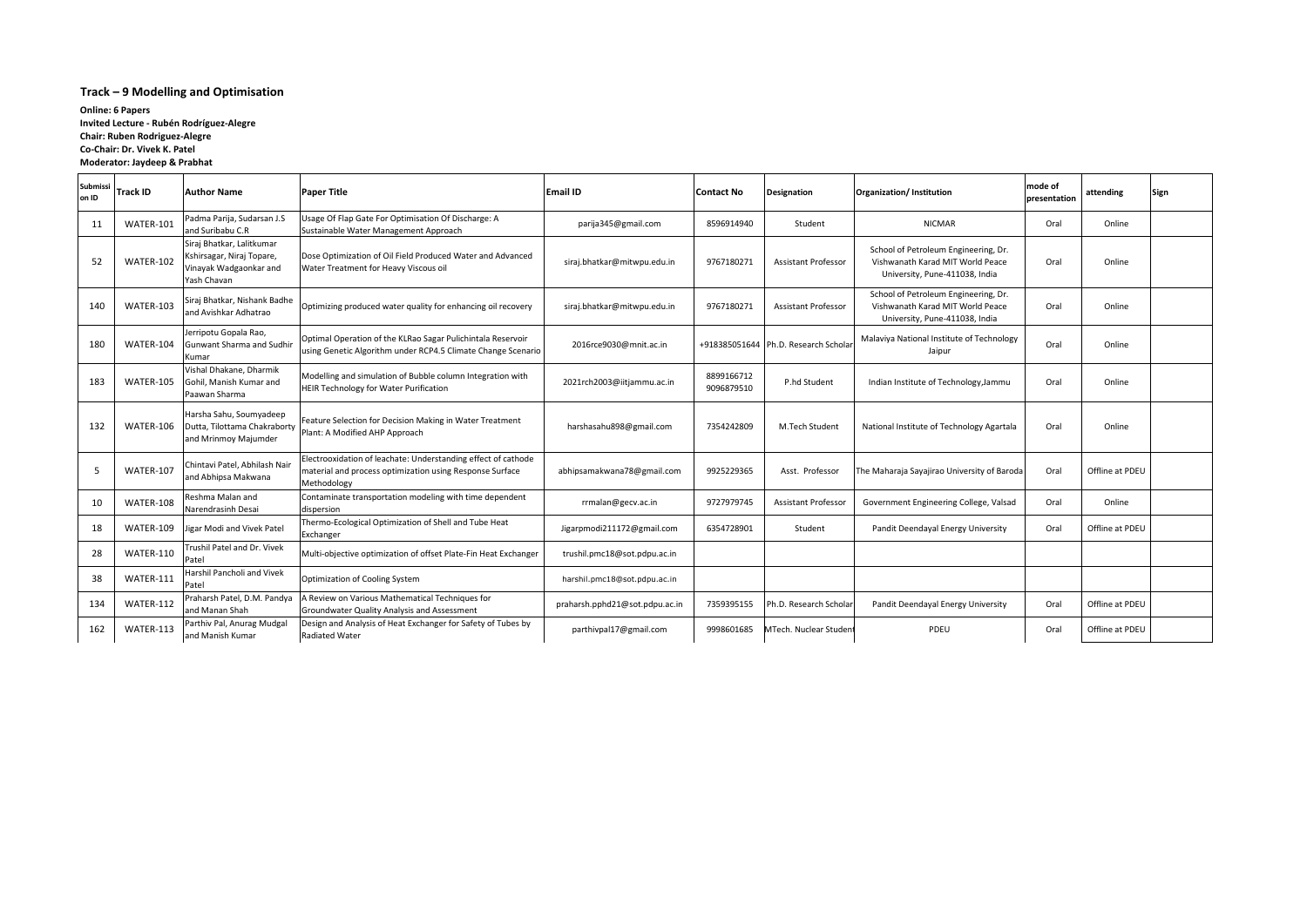# **Track – 10 Water Management**

| Submissio<br>n ID | <b>Track ID</b> | <b>Author Name</b>                                                                                                 | <b>Paper Title</b>                                                                                                                                                | <b>Email ID</b>             | Contact No       | Designation             | Organization/ Institution                            | mode of<br>presentation                           | attending       | Sign |
|-------------------|-----------------|--------------------------------------------------------------------------------------------------------------------|-------------------------------------------------------------------------------------------------------------------------------------------------------------------|-----------------------------|------------------|-------------------------|------------------------------------------------------|---------------------------------------------------|-----------------|------|
| 34                | WATER-114       | Sandesh Chibber                                                                                                    | Divya Rameshkumar Patel and A Study Of Physico Chemical Parameters of Sabarmati River in<br>Ahmedabad District, Gujarat, India                                    | DIVYPATEL12111997@GMAIL.COM | 9725014038       | RESEARCH SCHOLAR        | <b>RAI UNIVERSITY</b>                                | Oral                                              | Online          |      |
| 41                | WATER-115       | Karthik Raghunathan, Deepak<br>Thawale                                                                             | Marathe, Umakant Thawale, Phyto hydraulic management of wastewater from Automobile<br>Seshpal Rathod and Prashant   industry using High Rate Transpiration System | r karthik@neeri.res.in      | 9028958258       | <b>Senior Scientist</b> | <b>CSIR-NEERI</b>                                    | Oral                                              | Online          |      |
| 74                | WATER-116       | Dattatray Kumbhar, Ashok<br>More and Sachin Mane                                                                   | Curb Pollution of River -Dealing with Dry Weather Flow<br>Interception                                                                                            | dskumbhar06@rediffmail.com  | 9930050152       | Student                 | Y. Patil College of Engineeri                        | Oral                                              | Online          |      |
| 80                | WATER-117       | Gopal Prasad Patel                                                                                                 | Environmental Effects of River Sand Mining: A study on the<br>Mahanadi River Basin of Mahasamund District, Chhattisgarh,<br>India                                 | gopalpp.cec1896@gmail.com   | 7587299715       |                         | MTech.(Research Scholar) nal Institute of Technology | Oral                                              | Online          |      |
| 128               | WATER-118       | Ajmal Koya Pulikkal and<br>Sajeesh, Adangampurath<br>Kolothumthodi,<br>Adangampurath<br>Kolothumthodi              | Water quality assessment of open wells in Malappurm district,<br>Kerala                                                                                           | sajeeshvaikhari@gmail.com   | 9447468430       | PhD scholar             | NIT MIZORAM                                          | Oral                                              | Online          |      |
| 6                 | WATER-119       | Dipesh Dalal                                                                                                       | A review on methods for effective management of water<br>losses an effort made by Indian Authors                                                                  | dhdalalphd7@gmail.com       | 9428858913       | Lecturer                | ent Polytechnic For Girls, Ah                        | Oral                                              | Offline at PDEU |      |
| 13                | WATER-120       | Dipesh Dalal and Dr Rupesh<br>Vasani                                                                               | Leakage Detection in Water Distribution Systems using WSN<br>for Smart Cities                                                                                     | dhdalalphd7@gmail.com       | 9428858913       | Lecturer                | ent Polytechnic For Girls, Ah                        | Oral                                              | Offline at PDEU |      |
| 20                | WATER-121       | Namrata Bist, Anirbid Sircar<br>and Kriti Yadav                                                                    | Analysis of geothermal water for domestic and irrigation<br>purposes from Tulsishyam geothermal hotspot                                                           | namrata.bist@spt.pdpu.ac.in | 8141724956       |                         | PDEU                                                 | Oral                                              | Offline at PDEU |      |
| 50                | WATER-122       | and Preeti Kulkarni                                                                                                | Pali Sahu, Shreenivas Londhe Prediction of Dissolved Oxygen (DO) content using Support<br>Vector Regression for Mula-Mutha River Pune-India                       | Palisahu18@gmail.com        | 7276413542       | PhD Scholar             | VIIT, Pune                                           | Oral                                              | Offline at PDEU |      |
| 68                | WATER-123       | Tasnim Shaikh, Janki Patel and<br><b>Bharat Patel</b>                                                              | Water Management for Agro-Ecological System with Mulching                                                                                                         | jankirpatel96@gmail.com     | 9978146501       | Research Scholar        | naraja Sayajirao University o                        | Oral                                              | Offline at PDEU |      |
| 84                | WATER-124       | Saptarchita Datta, Iradat<br>Hussain Mafat and Rajat<br>Saxena                                                     | Sensitivity analysis of water wastage in Indian households                                                                                                        | sapta.datta2908@gmail.com   | 8777280720       | Student                 | dit Deendayal Energy Univer                          | Oral                                              | Offline at PDEU |      |
| 196               | WATER-151       | Almotasembellah Abushaban<br>Sergio G. Salinas-Rodriguez,<br>Nirajan Dhakal, Jan C.<br>Schippers, Maria D. Kennedy | Biofouling Assessment, Monitoring and Control in Reverse<br>Osmosis Systems                                                                                       | m.kennedy@un-ihe.org        | kennedy@un-ihe.c | +31 6 40676251          | <b>IHE Delft</b>                                     | IHE Delft,<br>Institute for<br>Water<br>Education | Oral            |      |

**Online: 5 Papers Invited Lecture - Dr. Neil Stewart Chair: Ms. Robyn Plaice-Inglis Co-Chair: Dr. Rajat Saxena Moderator: Milind & Piyush**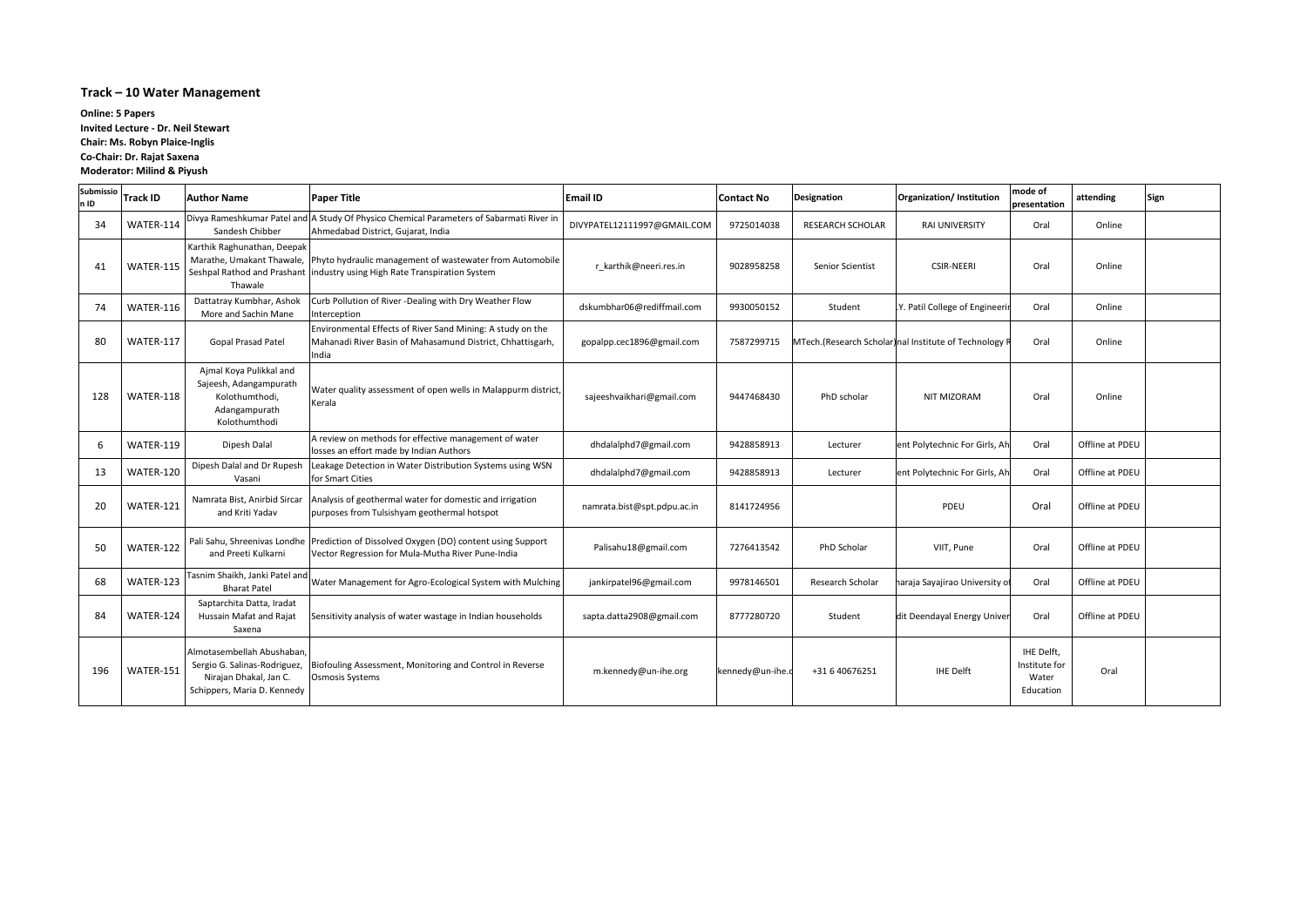#### **Track – 11 Effluent Treatment**

| Submissi<br>on ID | <b>Track ID</b> | <b>Author Name</b>                                                                                                          | <b>Paper Title</b>                                                                                                                                                             | <b>Email ID</b>                | <b>Contact No</b> | <b>Designation</b>             | Organization/Institution                                                                                          | mode of<br>presentation | attending       | Sign |
|-------------------|-----------------|-----------------------------------------------------------------------------------------------------------------------------|--------------------------------------------------------------------------------------------------------------------------------------------------------------------------------|--------------------------------|-------------------|--------------------------------|-------------------------------------------------------------------------------------------------------------------|-------------------------|-----------------|------|
| -27               |                 | Krishna Narayan Pandey,<br>WATER-126 Subrata Ghosh and Sukumar<br>Roy                                                       | Removal of heavy metals from waste water by using of textile<br>fibrous media                                                                                                  | krishnanp.tt.20@nitj.ac.in     | 6389798929        | Student                        | Dr B R Ambedkar National<br>Institute of technology<br>Jalandhar                                                  | Oral                    | Online          |      |
| 55                | WATER-127       | Ankisha Vijay, Suparna<br>Mukherji and Prakash C<br><b>Ghosh</b>                                                            | Power Generation in a Saline Microbial Fuel Cell Using<br>Polypyrrole Modified Stainless Steel Mesh as an Effective Anode<br>Catalyst                                          | ankishav1990@gmail.com         | 9799840110        | Post Doctoral Fellow           | <b>IIT Bombay</b>                                                                                                 | Oral                    | Online          |      |
| 66                | WATER-128       | Siraj Bhatkar, Lalitkumar<br>Kshirsagar, Vinayak<br>Wadgaonkar, Niraj Topare<br>and Yash Chavan                             | Modifications of Petroleum Industry Effluent Treatment Method:<br>An approach for Quality Improvement of process water for ASP<br>flooding and Chemical EOR                    | siraj.bhatkar@mitwpu.edu.in    | 9767180271        | <b>Assistant Professor</b>     | *School of Petroleum<br>Engineering, Dr.<br>Vishwanath Karad MIT<br>World Peace University,<br>Pune-411038, India | Oral                    | Online          |      |
| 119               | WATER-130       | Krutika Lanjewar, Pranay<br>Tarar, Amol Shukla, Rahat<br>Khan, Ritesh Vijay and Atya<br>Kapley                              | Phytoremediation of Synthetic Saline Wastewater in Engineered<br><b>Constructed Wetland</b>                                                                                    | krutika.lanjewar1995@gmail.com | 7666541533        | Project Assistant (PA)         | <b>CSIR-NEERI</b>                                                                                                 | Oral                    | Online          |      |
| 43                | WATER-131       | Jugade                                                                                                                      | Pradip Nandanwar and Ravin Chitosan-Activated Carbon Composite for Remazol Brilliant Blue R<br><b>Removal from Effluents</b>                                                   | pradipnandanwar27@gmail.com    | 9834195116        | Research Scholar               | Department Of Chemistry,<br>RTM, Nagpur University,<br>Nagpur-440033                                              | Oral                    | Online          |      |
| 9                 | WATER-132       | Ananta K Mishra, Mayur C<br>Valodkar, Nirmit K<br>Sanchapara, Akash M Patel<br>and Pujan B Vaishnav                         | Synthesis of Polyester Polyol from cyclohexanone plant wash<br>water                                                                                                           | akmishra@gsfcltd.com           | 8238084547        | Senior Manager (Research)      | Gujarat State Fertilizers &<br><b>Chemicals Ltd</b>                                                               | Oral                    | Offline at PDEU |      |
| 151               | WATER-133       | Sandra Saju, Sourodipto<br>Modak, Priyanka Katiyar and<br>Karan Gupta                                                       | Development and physico-chemical characterization of thermally<br>treated spent turmeric root waste to treat dye containing<br>wastewater                                      | sandraasaju@gmail.com          | 8511278153        | ech Student (Chemical Engineer | Shiv Nadar University                                                                                             | Oral                    | Offline at PDEU |      |
| 154               | WATER-134       | Saniya Malik and Upendra<br>Patel                                                                                           | Catalytic activation of peroxymonosulphate (PMS) with<br>manganese and cobalt coated micro sand particles for the<br>treatment of Floor-wash containing Reactive black 5 (RB5) | saniyamillennial@gmail.com     | 8155014503        | Student                        | Maharaja sayajirao<br>university -faculty of<br>technology                                                        | Oral                    | Offline at PDEU |      |
| 163               | WATER-135       | Arpit Kumar Singh, Sarthak<br>Mehta, Saurabh Bagul,<br>Surendra Sasi Kumar Jampa,<br>Manish Kumar and Manish<br>Kumar Sinha | Performance Study of low dose Gamma Radiation on Polysulfone<br>Membrane for Waste Water Treatment                                                                             | arpit.singh09997@gmail.com     | 9639331639        | M.tech Nuclear Student         | Pandit Deendayal Energy<br>University                                                                             | Oral                    | Offline at PDEU |      |
| 195               |                 | Manish Kumar, Saurabh<br>WATER-136   Bagul, Sarthak Mehta and<br>Arpit K. Singh                                             | Applications of Heavy Water in the Nuclear and Non-Nuclear<br>Fields: A Review                                                                                                 | manish.kumar@sot.pdpu.ac.in    | 6350686653        | Faculty                        | Pandit Deendayal Energy<br>University Gandhinagar                                                                 | Oral                    | Offline at PDEU |      |
| 168               | WATER-137       | Sukanya Acharyya and<br>Anirban Das                                                                                         | Groundwater remediation processes from toxic hexavalent<br>chromium: a review                                                                                                  | sukanya.aphd18@sot.pdpu.ac.in  | 8961266788        | Research scholar               | Pandit Deendayal Energy<br>University                                                                             | Oral                    | Offline at PDEU |      |

**Online: 6 Papers Invited Lecture - Ariadna Claret Chair: Ariadna Claret Co-Chair: Manish Kumar Moderator: Dharmik & Omar**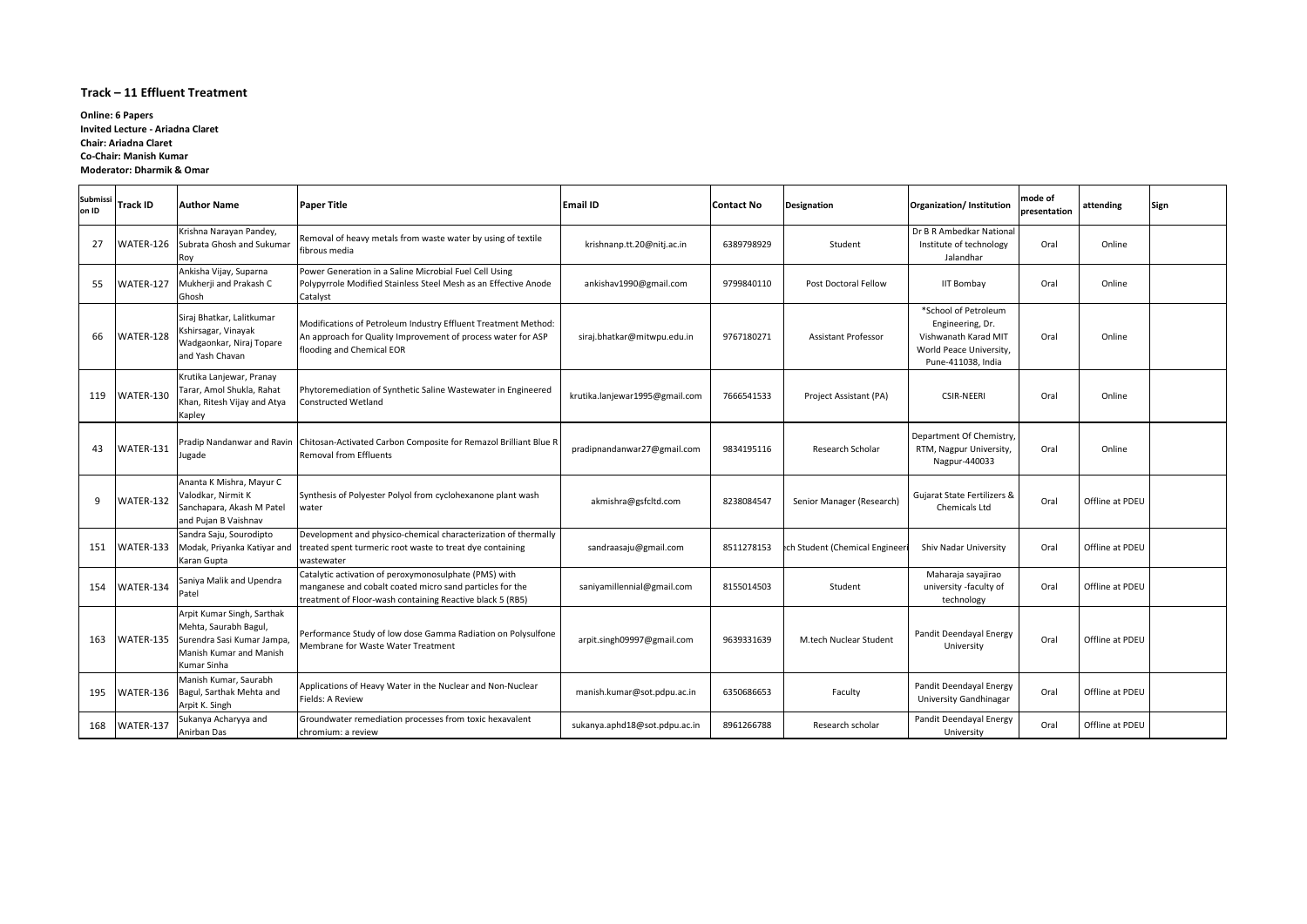#### **Track – 12 Water resources and climate**

| <b>Submissio</b><br>n ID | <b>Track ID</b> | <b>Author Name</b>                                                                                                              | <b>Paper Title</b>                                                                                                                                                                         | <b>Email ID</b>                          | <b>Contact No</b> | <b>Designation</b>         | Organization/ Institution                            | mode of<br>presentation | attending       | Sign |
|--------------------------|-----------------|---------------------------------------------------------------------------------------------------------------------------------|--------------------------------------------------------------------------------------------------------------------------------------------------------------------------------------------|------------------------------------------|-------------------|----------------------------|------------------------------------------------------|-------------------------|-----------------|------|
| 86                       |                 | Deepika Davuluri, Manish<br>WATER-138 Kumar, Vipin Shukla and<br>Rishikesh Tiwari                                               | Safety Analysis of Near Surface Nuclear Waste Repository<br>Constituting an Aquifer in Proximity                                                                                           | deedavuluri@gmail.com                    | 8553143333        | Student                    | <b>PDEU</b>                                          | Oral                    | Online          |      |
| 149                      |                 | Biltu Pal, Prof. Mahender<br>WATER-139 Choudhary and Professor-Hag<br>Y.P. Mathur                                               | Assessing the impacts of climate change on the performance of<br>reservoir system using a simulation model                                                                                 | 2018rce9505@mnit.ac.in                   | 9382019321        |                            | Ph.D. Research Scholar National Institute of Technol | Oral                    | Online          |      |
| 85                       | WATER-141       | Sanket Singare, Janki Jagani<br>and Rajat Saxena                                                                                | POTENTIAL ASSESSMENT OF WATER CRISIS SOLUTIONS IN<br><b>COASTAL AREAS</b>                                                                                                                  | singaresanket310@gmail.com               |                   |                            |                                                      |                         |                 |      |
| 91                       |                 | Shubh Agrawal, Divyansh<br>Kumbhare, Navyashree<br>WATER-142 Raghupatro, Rasika Rewatkar<br>Rohini Ochawar and Piyush<br>Kokate | Qualitative detection of Algae using RGB Based indices from<br>drone images                                                                                                                | ochawarrs@rknec.edu                      | 8329495047        | Associate Professor        | College of Engg. and Manag                           | Oral                    | Offline at PDEU |      |
| 150                      |                 | Tapan Patel, Zeel Raval,<br>WATER-143 Manish Kumar and Debabrat<br>Swain                                                        | Efficient Water Management of Gandhinagar by Rainfall<br>Forecasting Using Machine Learning                                                                                                | pateltapan1998@gmail.com                 | 9824610525        | Student                    | dit Deendayal Energy Univer                          | Oral                    | Offline at PDEU |      |
| 155                      |                 | Venkat Ram Reddy<br>WATER-144 Minampati and Paul<br>Sugandhar Darur                                                             | Rejuvenation of Water Resources Management for Sustainable<br>Development: A case study on Mission Kakatiya Strengthening<br>Community Based Irrigation Practices Restoration of Tanks and | venkatram.reddy@sls.pdu.ac.in            | 9601039405        | <b>Assistant Professor</b> | ndit Seendayal Energ Univer                          | Oral                    | Offline at PDEU |      |
| 157                      | WATER-145       | Santosh Kumar and Yogesh<br>Prakash Mathur                                                                                      | Optimal Location of Intermediate Pumping Station to Minimize<br>the Total Cost of the Sewerage System                                                                                      | santk1986@gmail.com                      | 7742304800        | PhD Scholar                | <b>MNIT JAIPUR</b>                                   | Oral                    | Offline at PDEU |      |
| 158                      | WATER-146       | Tanushree Patel and Dr.<br>Sriram Divi                                                                                          | Water Crises as Women's Crisis: Strategies for an equitable water<br>resource management                                                                                                   | tanushree.h.patel@gmail.com              | 9099016715        | Research Assistant         | GEMRI, PDEU                                          | Oral                    | Offline at PDEU |      |
| 159                      | WATER-147       | Sriram Divi and Tanushree<br>Patel                                                                                              | Sustainable Management of Groundwater Resources: Study of<br>the Policy and Planning Framework                                                                                             | sriram_divi@yahoo.co.in                  | 9687858749        | Associate Professor        | dit Deendayal Energy Univer                          | Oral                    | Offline at PDEU |      |
| 164                      |                 | Ravi Patel, Jaynam Patel,<br>WATER-148 Anurag Mudgal and Manish<br>Kumar                                                        | Case Study of PHWR Nuclear Steam Generator Tube Design for<br>Minimizing Water Driven Corrosion and Inter-Granular Cracks                                                                  | ravirjp2003@gmail.com                    | 9898680457        | Student                    | Deendayal Petroleum Univ                             | Oral                    | Offline at PDEU |      |
| 171                      | WATER-149       | Ruchita Shah and Rohit<br>Srivastava                                                                                            | Understanding climate change resilience through rainfall<br>heterogeneity over Western India and Arabian Sea                                                                               | prl@gmail.com; rohit.srivastava@sls.pdpu | 9426324471        | Associate Professor        | dit Deendayal Energy Univer                          | Oral                    | Offline at PDEU |      |
| 156                      |                 | Zeel Raval, Tapan Patel,<br>WATER-150 Debabrata Swain, and Manis<br>Kumar                                                       | Machine Learning Based Approach for Metaphoric Investigation<br>of Ground Water Quality                                                                                                    | znr6799@gmail.com                        | 8980987000        | Student                    | <b>PDEU</b>                                          | Oral                    | Offline at PDEU |      |
| 199                      |                 | WATER-155 Patrizio Arrigo                                                                                                       | In silico prediction of direct interactions between contaminants of<br>emerging concern and regulatory RNAs                                                                                | patrizio.arrigo@ieiit.cnr.it             |                   |                            |                                                      |                         |                 |      |

**Online: 2 Papers Invited Lecture - Dr. Gabriela Cuadrado Quesada Chair: Dr. Gabriela Cuadrado Quesada Co-Chair: Dr. Daya Shankar Kaul Moderator: Tapan & Sarthak**